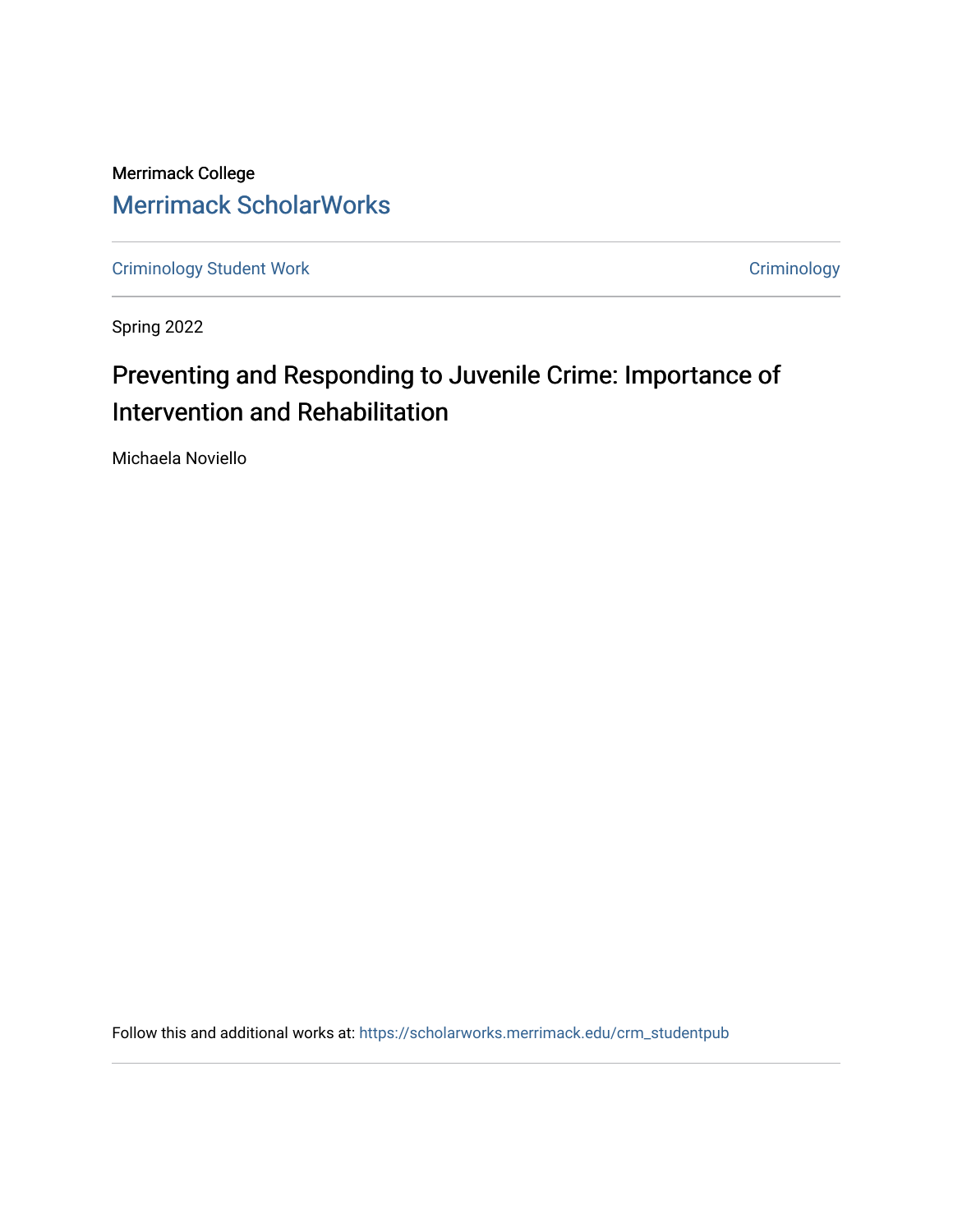Michaela Noviello Criminal Justice, Merrimack College CRM 8900G Capstone Seminar Professor St. Louis March 11, 2022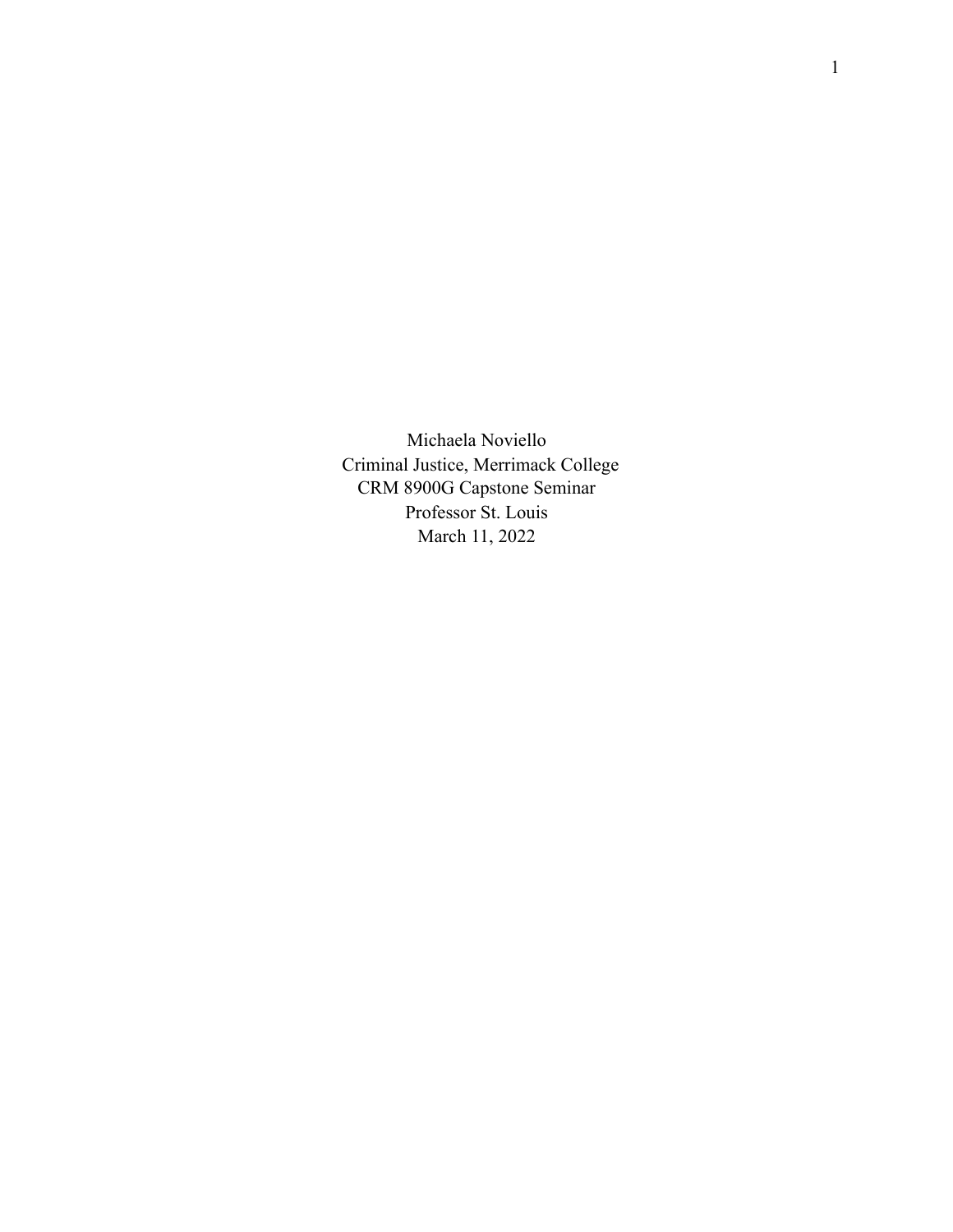## **Abstract**

With about 2.1 million juveniles arrested per year, it is important for researchers and juvenile justice employees to consider, protect and maximize the full potential of juveniles from their early adolescence up until release from detention centers or foster care. This paper highlights early traits and behaviors consistent in juveniles who commit crime as well as factors that may contribute to crime. While focusing on early indicators that may lead to juvenile crime, the paper also discusses rehabilitation and intervention after juvenile crime has been committed. After discussing the research on preventing and responding to juvenile crime, the paper outlines careers within the scope of juvenile crime and how these careers are ongoing and developing to provide maximum treatment and positive outcomes for the youth. The careers reviewed in this paper range from preliminary intervention careers, such as social workers for the Department of Children and Families, to juvenile probation officers assigned after a juvenile appears in court. Overall this paper discusses why juvenile crime occurs and how we can work to provide treatment and rehabilitation and decrease reoffending.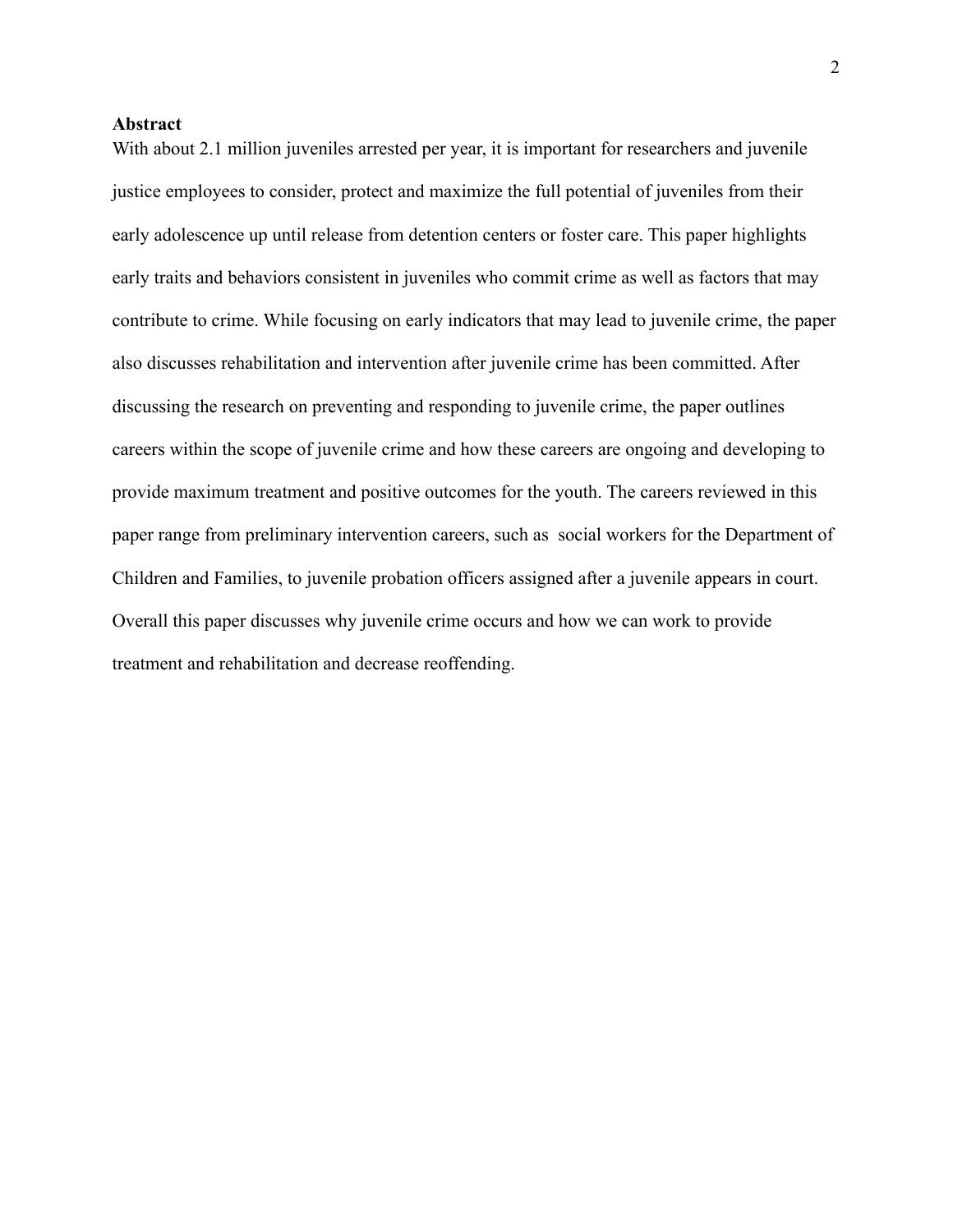Every year in the United States, about 2.1 million juveniles are arrested for crimes as severe as murder ornas simple as running away from home ("Youth Involved With the Juvenile Justice System," 2022). A juvenile, described as a person under the age of 18, can come in contact with the justice system in various ways such as being arrested, being placed on probation, navigating court proceedings, or being sent to a detention/rehabilitation center, depending on the severity or consistency of their crimes or status offenses (Youth Involved With the Juvenile Justice System, Youthgov, 2022). Crime is inevitable, but the Juvenile Justice System is designed to rehabilitate, treat and decrease recidivism of juvenile offenders. Juvenile crime has decreased since the 1990s and more research has been conducted on the causation of juvenile crime and proper interventions to lower rates of recidivism (Olsson et al., 2021). Further research has been conducted involving prevalent consistencies in youth who come in contact with the Juvenile Justice System, including the foster care system and mistreatment during childhood (Yang and Corrado, 2021). Overall, this research suggests that there are multiple preliminary risk factors that contribute to juvenile delinquency. The research also suggests that encountering the justice system as a juvenile can be intimidating, but there are countless workers dedicated to providing rehabilitation and treatment.

This paper discusses the developmental stages of juvenile crime and potential consequences and outcomes of involvement with the juvenile justice system. The importance of intervention and treatment for the adolescents are mentioned as well as the benefits of rehabilitation. Furthermore, a handful of careers in the scope of juvenile justice are discussed in great detail. These include Department of Children and Family social workers, juvenile probation officers and juvenile correctional facility employees. Along with the discussion of juvenile justice careers, the impact of the dedicated employees' work on juveniles is touched upon.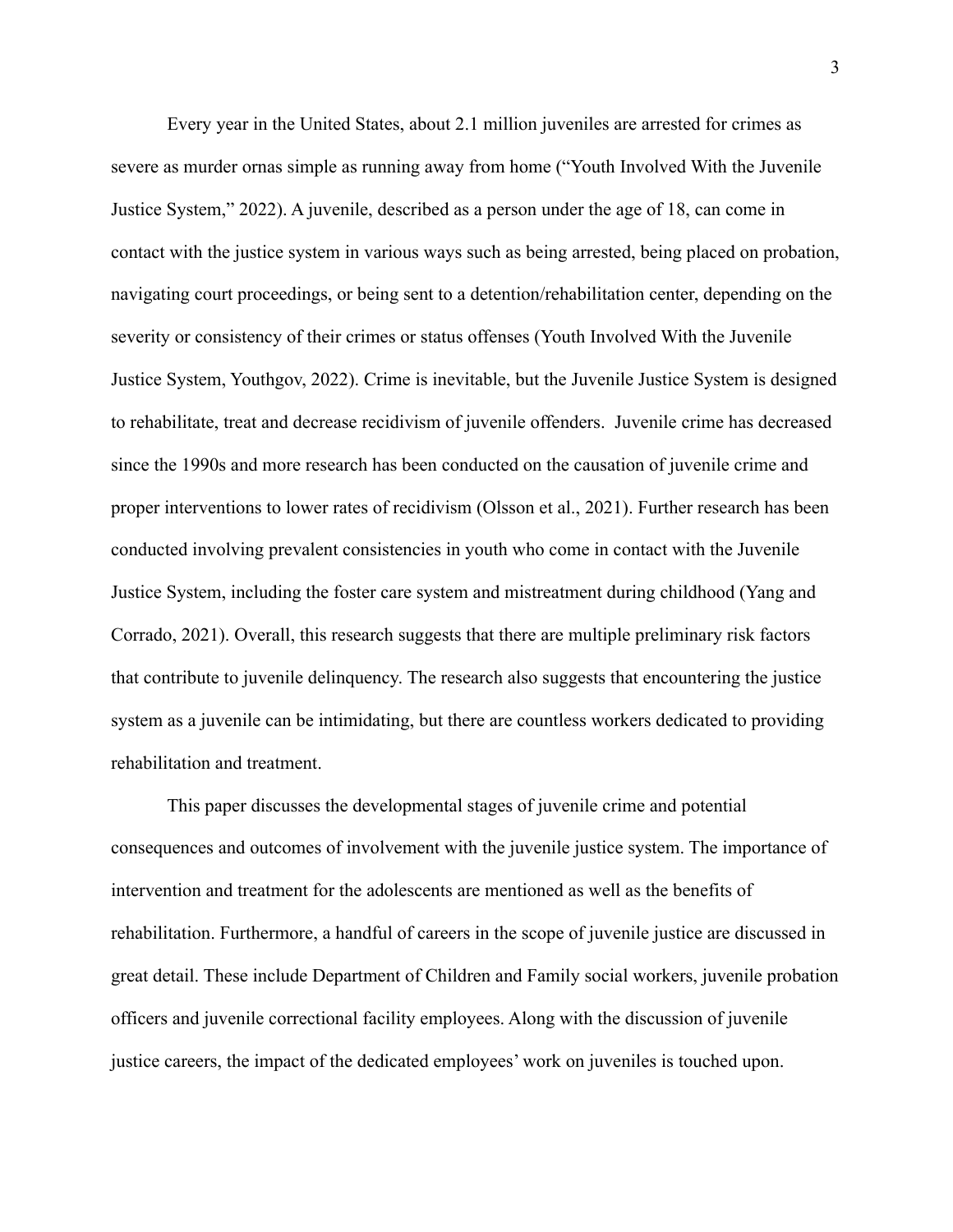## **Juvenile Delinquency Path**

There are multiple risk factors during child development that can contribute to juvenile delinquency and crime, but the most persistent are effects of child abuse and neglect (Stewart et al., 2002). Children who are abused, whether physically, mentally, emotionally or sexually, are more likely to commit crimes in their youth that may start of minor and persist as they age; exposure to additional authority figures is vital for intervention to curb juvnile crime (Alltucker et al., 2006). Child abuse and neglect affect cognitive, behavioral and emotional functioning which could consequently hinder how a child thinks and behaves in the future (Milojevich et al., 2018). For example, emotional neglect in childhood can lead to a lack of empathy if it was not shown by caregivers, giving reason to believe that juvenile offenders lack empathy when committing crimes (Milojevich et al., 2018, Bender, 2010). Children who are neglected in their homes are more likely to commit crimes while disregarding potential consequences and punishment because they experience the lack of attention at home (Milojevich et al., 2018). Maltreated children are 38% more likely to commit crimes in their childhood and into adulthood than non-maltreated children; interestingly, Bender, (2010) also stated that juveniles who were maltreated repeatedly were more likely to recidivate repeatedly even after receiving rehabilitation. Juvenile offenders who are homeless or "runaways' ' are ones who are more likely to commit crime, for example theft or substance abuse; studies have found a correlation to ''runaways' ' as youth who are escaping abuse or who are neglected (Bender, 2010).

Exposure and intervention can come from a child's teachers, peers or family and friends who can notify child protective services who may be able to intervene to stop the abuse, whether it is made sure that it is stopped in the home, or removing a child from their home (Alltucker et al., 2006). Social workers, along with a handful of other professions working with children, are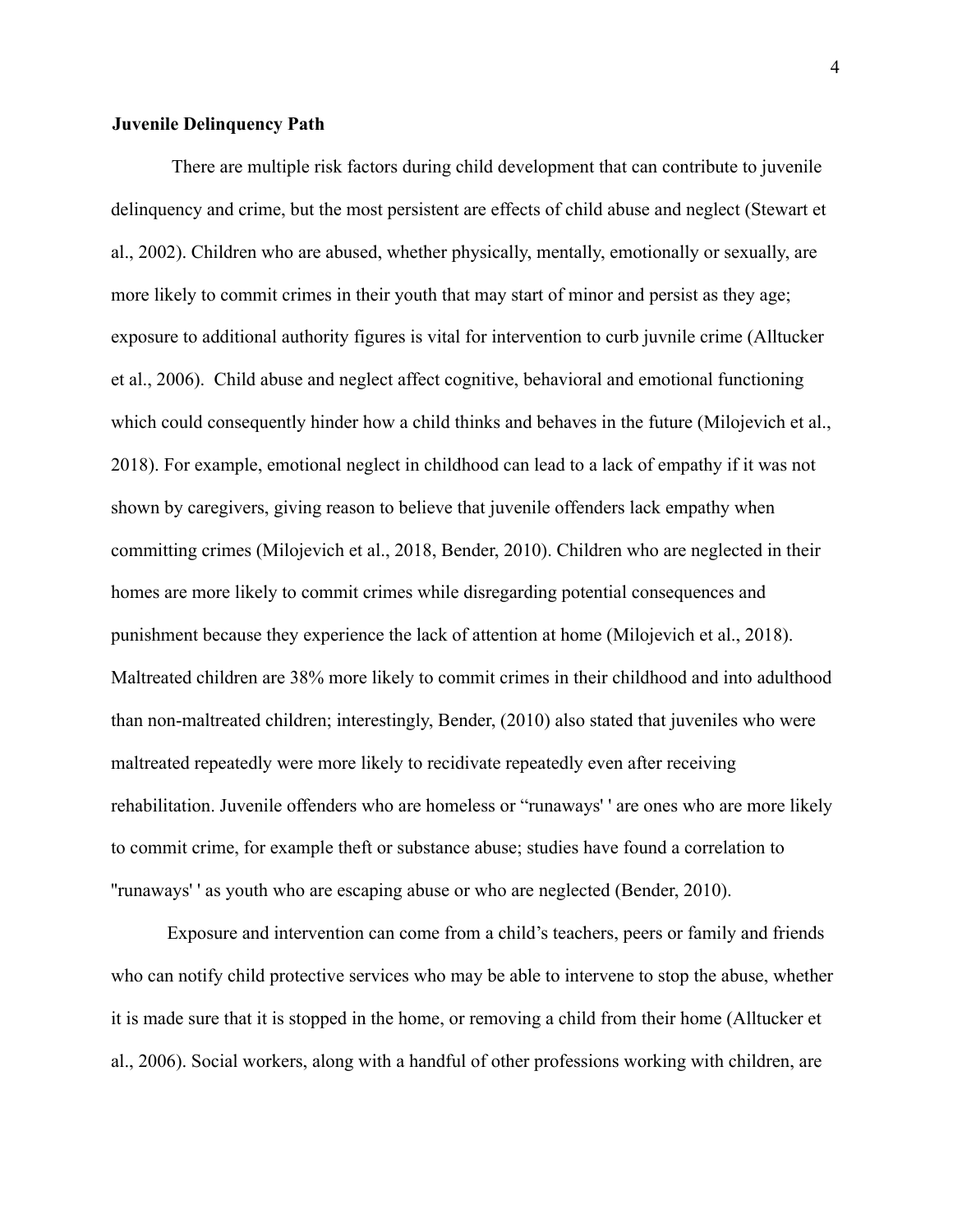classified as mandated reporters (Mass.gov). A mandated reporter is someone who is required to provide an oral and written report to DCF if they have reasonable suspicion that a child is being abused (Mass.gov). Once a report of abuse is reported to DCF, an investigation must be sought out to determine the wellness of the child (Mass.gov). Removing a child from their home is never a desired situation, but it may be the only way to escape a child from abuse. Many neglected and abused children are placed in the foster care system where for a lot of youth, it can lead to later problems and behavioral issues (Simmons-Horton, 2021).

Juveniles who have encountered both the foster care system and the juvenile justice system are often referred to as "dual-status youth" (Simmons-Horton, 2021). Both experiences, separately and paired together, can have negative effects on a child's development and intervention and guidance throughout both processes is vital for juveniles (Simmons-Horton, 2021). Many juveniles who enter the foster care system have also come in contact with social workers who work with child protective services, who intervene when these children have been maltreated (Baidawi & Sheehan, 2020). Studies have shown that juveniles who are dual-involved have a higher risk of being involved with the Juvenile Justice System; more specifically, as stated by Baidawi and Sheehan (2020), group-based offending, residential care-based offending and adolescent family violence. Researchers found that youth who were placed in the foster system and who were also maltreated had higher rates of physical altercations that led them to being arrested, as well as having more frequent involvement with the Juvenile Justice System DeGue  $\&$ Wisdom, (2009). Interestingly enough, early behavioral problems have been associated with foster care involvement which have been seen to later develop into delinquency; data does not specify what age youth are predicted to commit crime (DeGue and Widom, 2009). Delinquent behaviors committed by juveniles, who have experienced childhood maltreatment, can be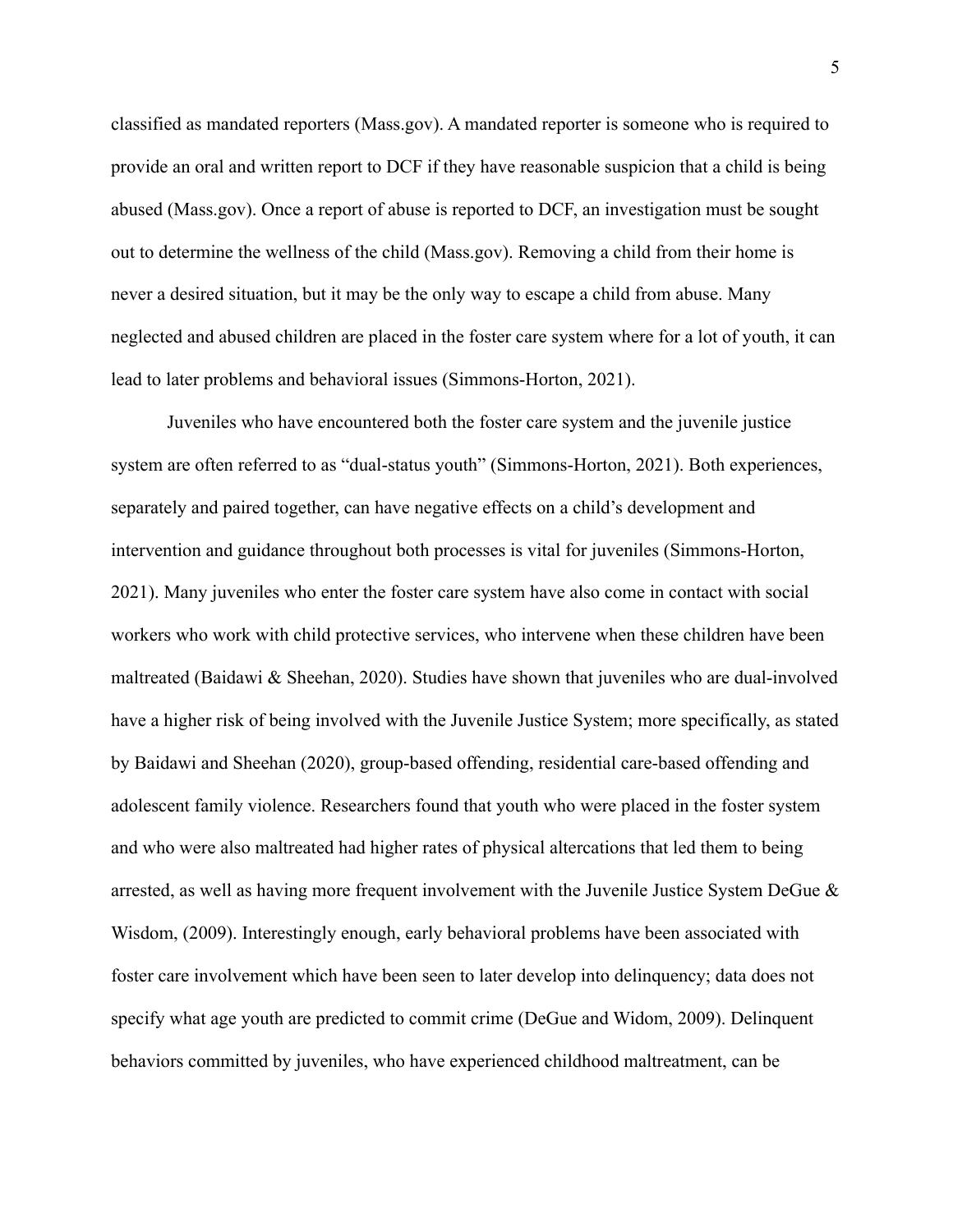described as problematic and then develop into early crime and delinquency (Jones & Pierce, 2021). Some of the delinquent behaviors that can further develop into crime include substance use, truancy, poor relationship/friendship mannerisms and acting out at school (Jones & Pierce, 2021). Early intervention, at home or in foster care, is important to address in order to rehabilitate and treat behaviors and tendencies that commit crime in youth (Degue and Widon (2009).

Dual-status juveniles have a harder time escaping the juvenile justice system and have higher rates of recidivism (Simmons-Horton, 2021). They tend to have worse court outcomes and a lesser chance of probation opposed to incarceration; these factors stem from higher rates of child maltreatment and behavioral issues (Simmons-Horton, 2021). Poor behaviors and outcomes can lead juveniles to be sentenced harsher and receive time in detention facilities (Simmons-Horton, 2021). A high percentage of youth who were in the foster care system became involved with the Juvenile Justice System after they had been placed into foster care (Simmons-Horton, 2021).

More interventions and attention needs to be diverted into children who are in the foster care system to have the juveniles become more independent and aware of the possible consequences of frequent involvement in criminality (Simmons-Horton, 2021). The issue of minimal publicly known possible outcomes for youth need to be implemented and diversion programs and treatments need to be pushed in order to keep juveniles out of the system (Janssen et al., 2019). It is important to involve court authority figures and public defenders the importance of diversion and treatment because ultimately they have a large impact on a juvenile's future (Janssen et al., 2019). Abrams (2005) continues to present the idea that "restrictive care" and treatment have more positive outcomes, both in the youth and Juvenile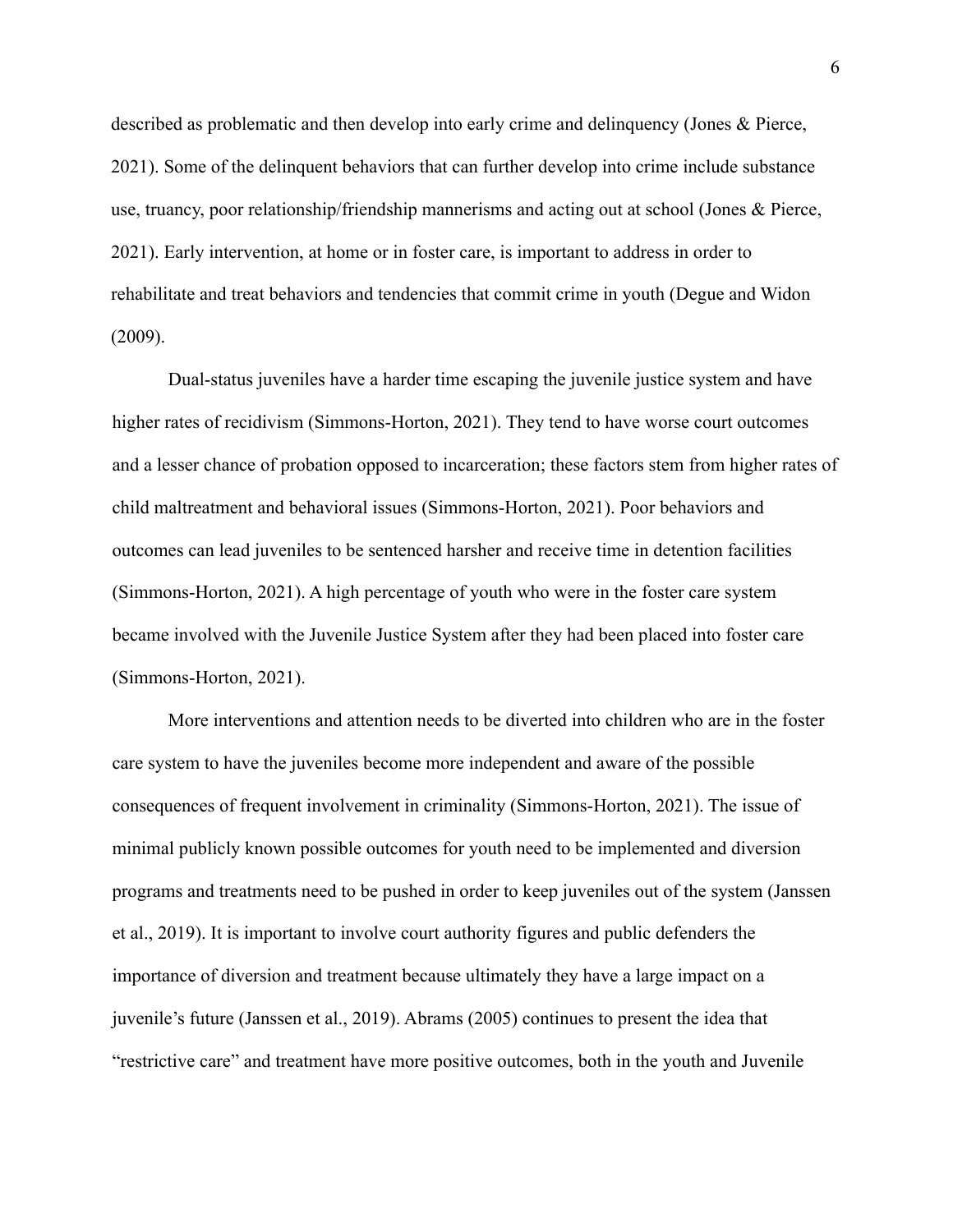Justice System, than incarceration and forms of punishment. Incarceration of the youth is something that becomes more prevalent and a cycle rather than being rehabilitated, informed and treated for prior issues (Abrams, 2005). Baetz et al., (2021) suggests that PTSD treatment for juveniles who are involved in the Juvenile Justice System would be effective for both system involvement and trauma they have experienced in their earlier years. Specifically, cognitive-based therapy and treatment in juveniles has been proven to lessen PTSD symptoms and alleviate behavioral mishaps that juveniles portray when they commit crime (Baetz et al., 2021). Using therapy and treatment to focus on trauma from criminal involvement and exposure and maltreatment is useful for keeping juveniles out of detention centers and has a more positive impact on a child's wellbeing and self-image (Baetz et al., 2021).

Youth in areas with more poverty tend to be more absent in school, leading to higher rates of crime (Lane 2018). The author also suggests that school-based intervention programs would be effective to diminish crime both inside and outside of school (Lane, 2018). Juveniles who dropout of school or who are significantly absent tend to turn to crime because they do not wish to complete their education and turn to deviant activities (Lane, 2018). Educational intervention and programs that steer juveniles away from crime and relation to peer-based activities have been effective to reduce crime that is early onset (Janssen et al., 2019). The authors explain how these educational programs can be focused during the school hours and students will be more likely to participate and be involved if it occurs during the time they would already be at school (Janssen et al., 2019).

Although rehabilitation is implemented during incarceration, the difference between the two is that rehabilitation focuses directly on treatment, and helping a juvenile focus on positively progressing their behaviors and actions; incarceration is a punitive measure based on retaliation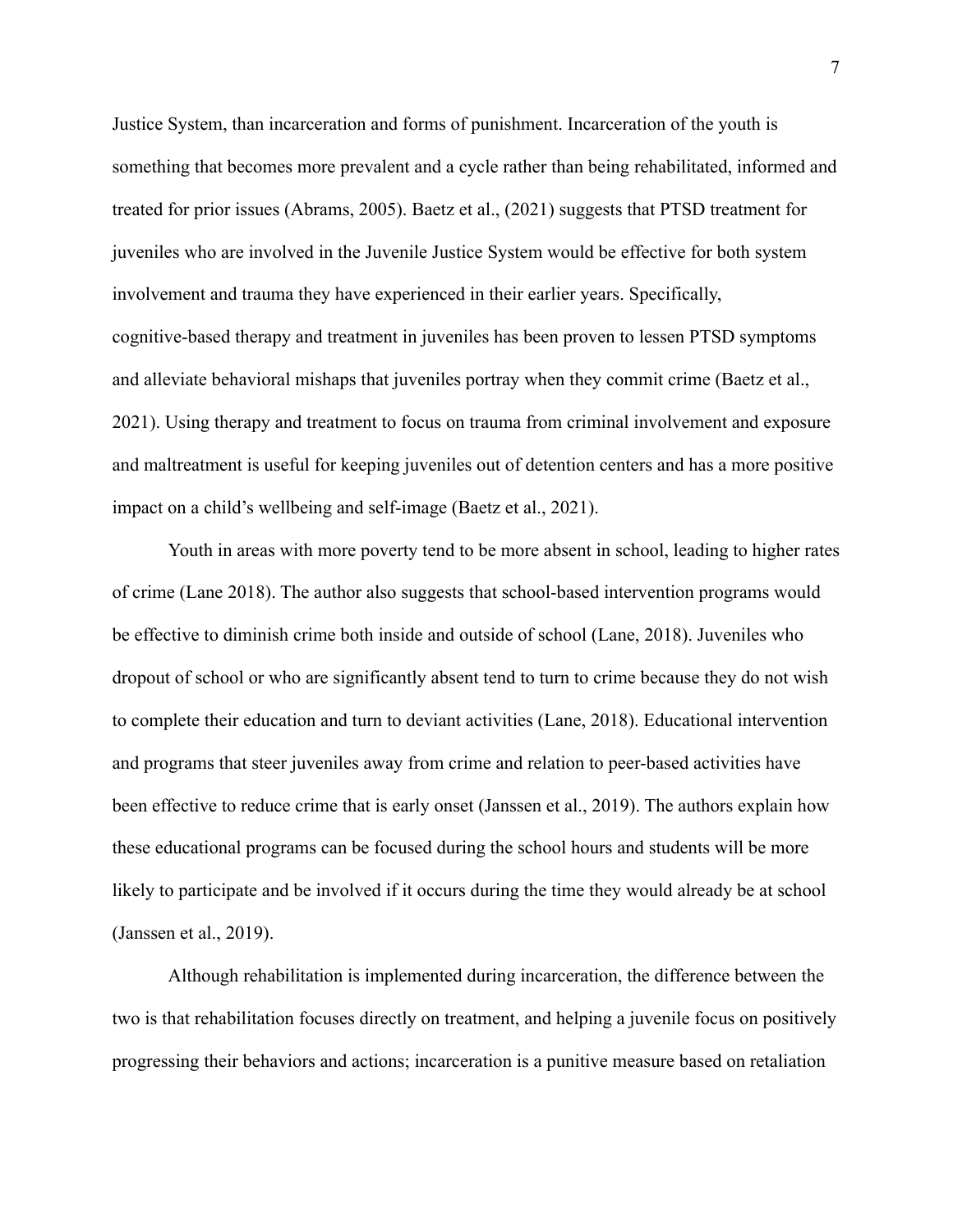for a criminal act committed (Correctionalofficer.org, Sprague et al., 2020). Rehabilitation has more positive effects on juveniles compared to incarceration (Piquero & Steinburg 2010). Early intervention makes a difference in later crime, but juvenile offenders, once released from correctional facilities, should be implemented treatments, rehabilitation programs and centers, medical treatment and learning experience rather than just a straight punishment of incarceration (Piquero and Steinburg, 2010). Many studies and experience from juveniles in juvenile and adult correctional facilities relay the negative outcomes of incarceration, where there are many behavioral and mental health effects (Lambie & Randell, 2013). Piquero and Steinburg (2010) highlight the cycle of reoffending and higher recidivism rates when proper care and treatment at an early age is not proposed. Incarcerating youth, especially those who have been in the foster care system, further hinders their cognitive development, healthy lifestyle and improvement of poor behavior (Jolivette et al., 2020). Correctional facilities are not places where faith and hope are present, it is more of a punishment with no explanation of how to act better or a place where guidance is practiced (Jolivette et. al (2020). Juveniles in correctional facilities with mental health disorders tend to spend longer time incarcerated than those without mental health disorders (Jolivette et. al, 2020).

It is imperative for juvenile correctional facilities to have staff, programs and directors who work in unison in order to rehabilitate, teach and treat juveniles before they turn to recidivism (Jolivette et al., 2020) Mental health providers' main goal is to lessen the severity of mental health disorder symptoms, but Baetz et al., (2021) highlights how effective clinicians and professionals in a juvenile justice setting can be while focusing on past traumas and current behavioral problems. Clinicians in juvenile settings during rehabilitation focus on future outcomes while balancing issues they face while they are receiving treatment (Baetz et al.,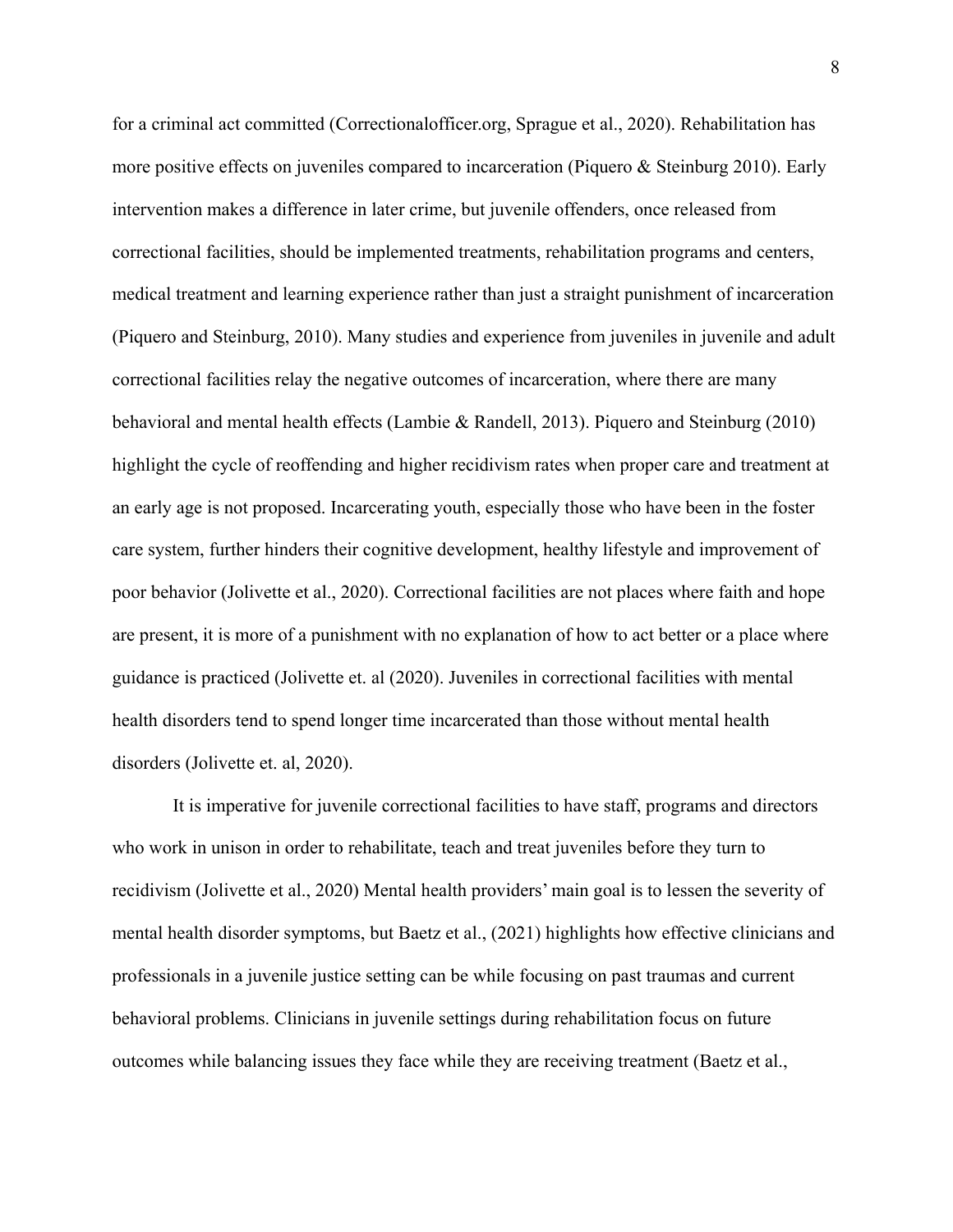2021). Outcomes that mental health providers for juveniles, as well as other professionals in the rehabilitative setting, focus on decreasing the crime rate, reducing recidivism, decreasing "in-program" re-offending and providing support post-release (Baetz et al., 2021). With more implementation of positive reinforcement and engagement of activities in a rehabilitative setting, in a correctional facility, there will be better outcomes with how the juveniles perceive their future (Jolivette et al., 2020). It is also mentioned that all staff members of correctional facilities and local authorities and mental health clinicians should be on the same page for individualizing plans for juveniles who need treatment (Jolivette et al., 2020). If there are positive interventions in correctional facilities and more focus on treatment and rehabilitation in juvenile correctional centers, there will be more positive outcomes and it is possible to lower recidivism rates for crime (Jolivette et al., 2020).

#### **Careers Positively Impacting Juveniles**

Juvenile justice careers are a small scope of careers in the realm of criminal justice; yet they carry a large impact and importance on the criminal justice system. In order to facilitate the best possible outcomes for juveniles who enter the foster care system and/or the juvenile justice system, it is imperative to have people dedicating their research, time and careers to protect and guide the youth. Correctional facility staff are trained to encourage juveniles to engage in community support programs as well as vocational programs that correctional facilities offer in order to practice behaviors the juveniles will carry out once they are released (Sprague et al., 2020). There are different steps, happening at different stages in juveniles' lives where they need support; prevention, treatment, rehabilitation and retribution (Mass.gov). Community based programs, family intervention therapy, personal therapy and other plans of action are in place in most communities to help rehabilitate juveniles who commit crime; more research needs to be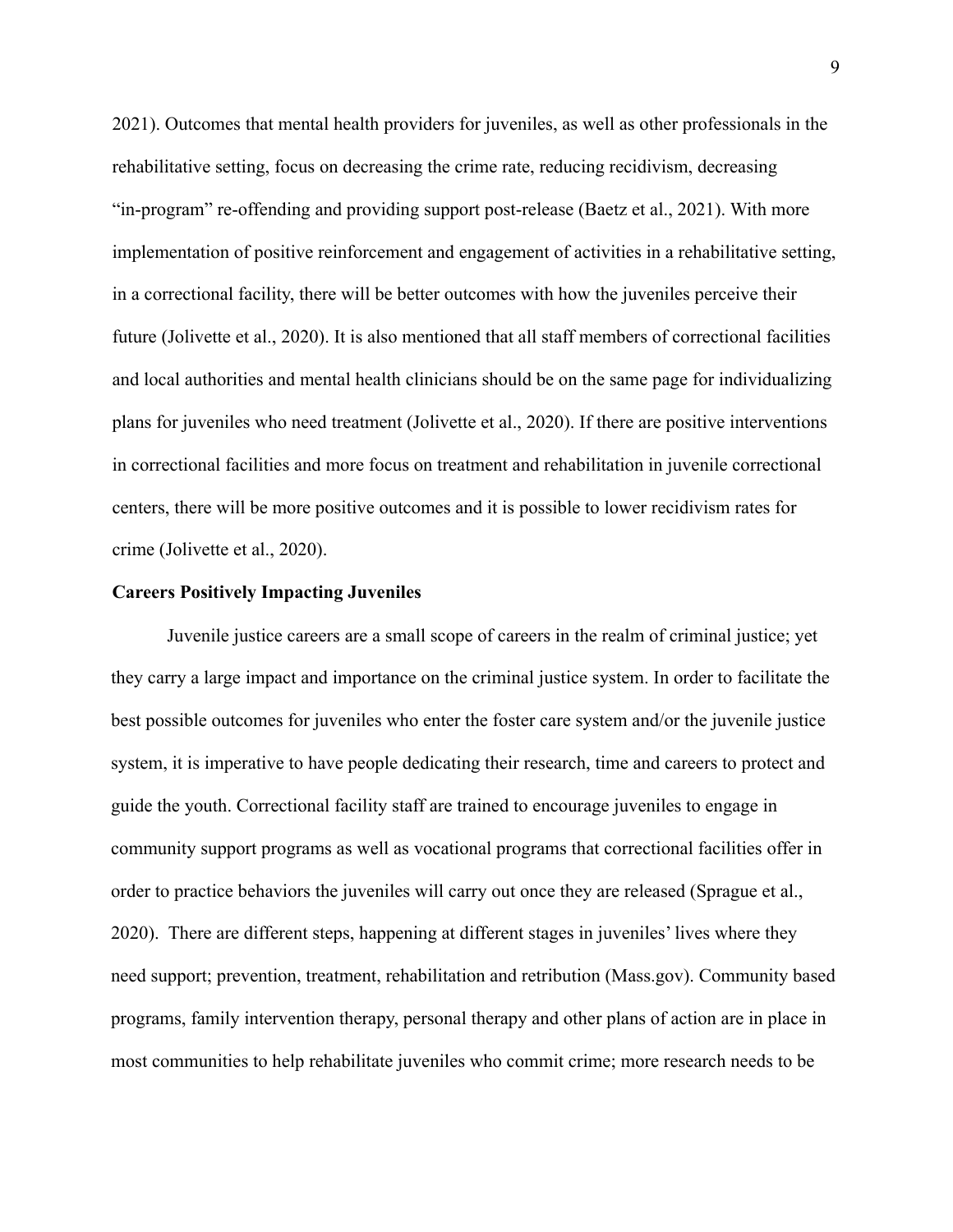done in order to enhance these programs and community outreach (Lane 2018). There are many jobs and careers to explore that involve working with or for juveniles; these careers take dedication, patience and strength to endure. This paper will focus on social workers in the Department of Children and Families and the foster care system, juvenile correctional correctional officers, juvenile probation officers and a scope of careers associated with post-offending and treatment.

# **Social Workers**

The Massachusetts Department of Children and Families (DCF) is an organization that provides protective services to children, who have been abused or neglected, from the age or birth to the age of 21 (Mass.gov, 2017). DCF social workers intervene at a point of concern in a home where child abuse or neglect is taking place; removing a child from an abusive home and providing support and help to find a safe home (Mass.gov). Although removing children from abusive homes is a large portion of work social workers for DCF do, they also offer in-home services such as family therapists, mentors and forms of transportation for families in need (Mass.gov). The main goal for DCF social workers is to provide the utmost protection for the youth, whether it is providing services to families; in the home or removing a child from their home. The children that DCF social workers serve may be living at home, live in foster care or are homeless (Mass.gov, 2017). The mission statement of DCF requires its employees to "uphold the most protection and care to children at risk of harm; to allow children to grow up in a safe environment, have access to education, food and shelter and be able to thrive wherever they will be living" (Mass.gov). Social workers with DCF will not only work with the children, but they will work with the children's family or caregivers and school to ensure commitment to safe environments for children to grow up in (Mass.gov). DCF social workers are an important factor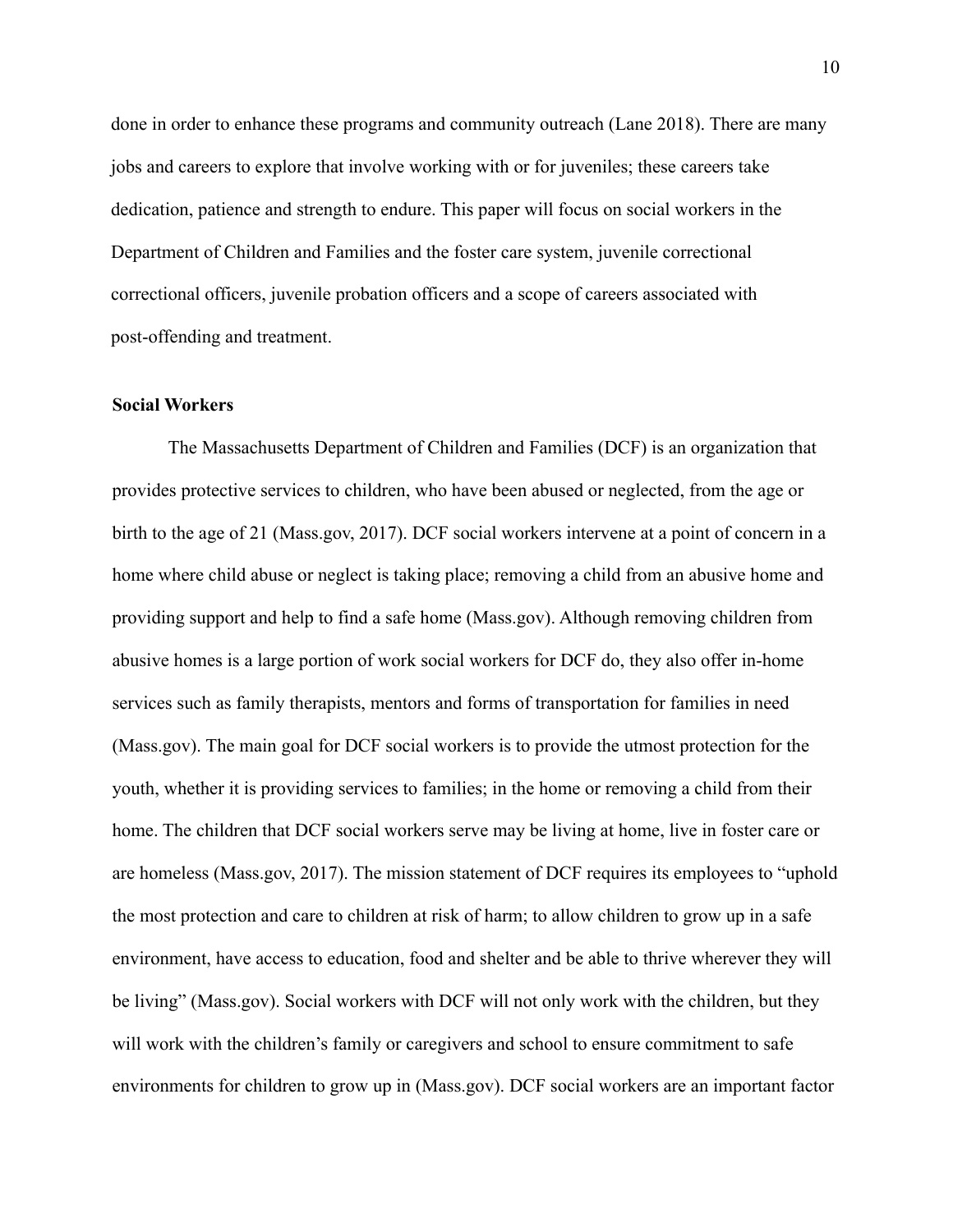when it comes to intervention and protection; they serve as a voice for the youth who cannot always defend or protect themselves (Mass.gov).

Being a DCF social worker is not an easy job, and can sometimes be overwhelming, but the efforts of people in this career goes far and beyond and saves the lives of children every day (Masslegalhelp, 2021). According to Mass.gov, the general social worker job description varies with duties, but has an overall census and direction of tasks and direction. Generally, a DCF social worker in Massachusetts should be expected to evaluate, assess and conduct "initial and ongoing case management" of children and families' needs and services while encouraging families to commit to their children by engaging in programs and counseling and services that are provided (Mass.gov.). Social workers should work together with their agency, including other social workers, to help develop and update recommended services and service-based plans for children in custody of DCF, while completing all documentation of investigations made (Mass.gov.). A DCF social worker should be able to provide transportation for children to heath appointments, services and therapy appointments (Mass.gov.). These employees must keep communication with other DCF workers, juvenile courts and remain focused on how to improve care and services to children who come in contact with DCF (Mass.gov).

The focus of a DCF social worker is not to remove children from their families, but to encourage families to provide adequate care to their children; if that is not possible, then removal from the home is necessary for the well-being of the children (Mass.gov). DCF social workers are one of many employees who qualify as mandated reporters (Mass.gov). Mandated reporters are described as any employee who comes in contact with children; they must report any instance of child abuse and neglect in the form of an oral or written statement to DCF and action must be taken by social workers (Mass.gov, 2017). A formal report of child abuse and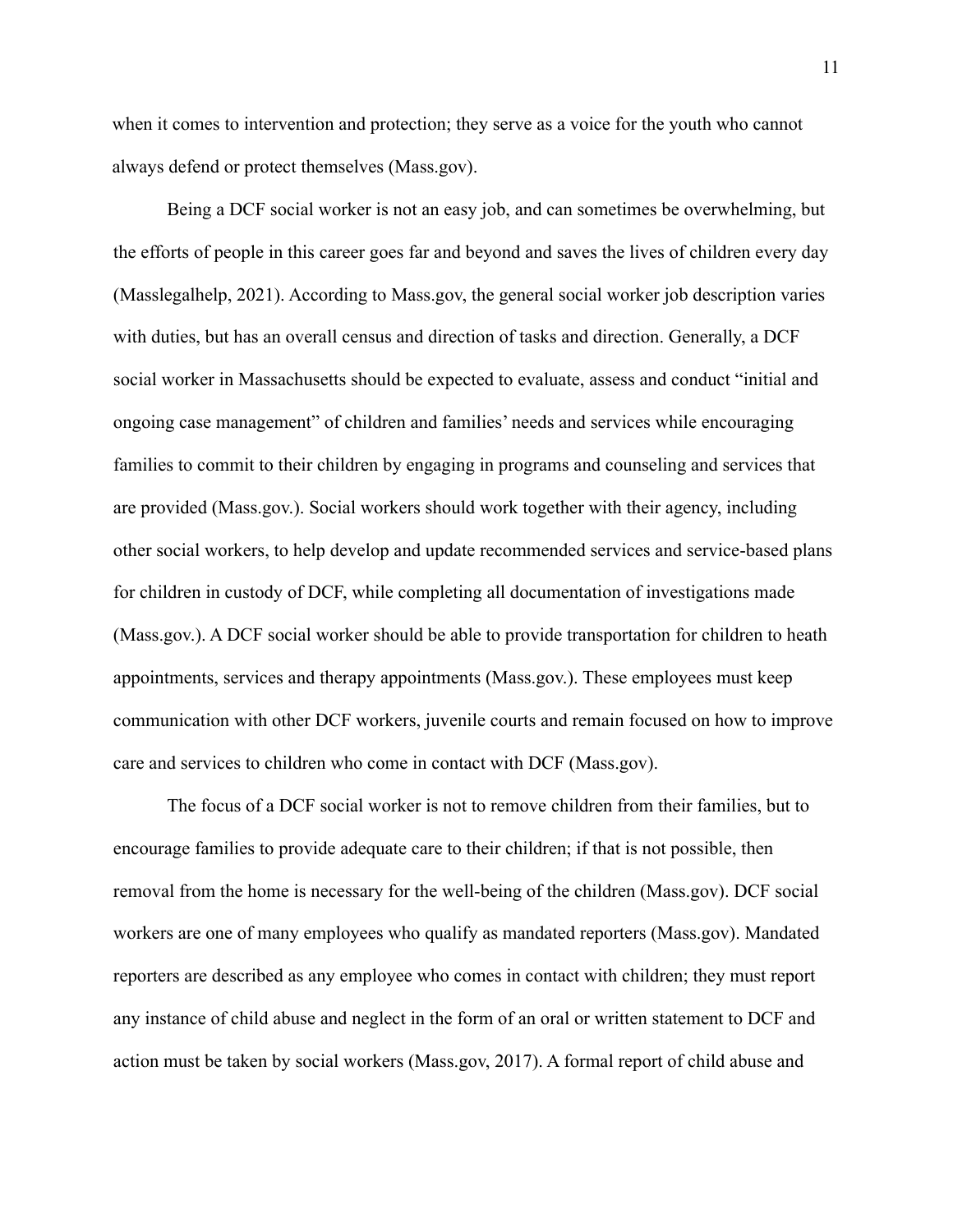neglect to DCF is also known as a 51A report, which explains how DCF receives a report of abuse or neglect and action must be taken upon it. A DCF social worker will evaluate the child, family and home life and conduct an investigation to determine the child's well-being (Mass.gov, 2017). If, through the 51A report DCF finds evidence of abuse and neglect, a follow up investigation will follow, and DCF will determine the removal process from the home or foster care (Mass.gov, 2017). The 51A reports can come from juvenile courts and probate courts, if a juvenile has come in contact with the Juvenile Justice System (Mass.gov, 2017).

Once a child is removed from their home, DCF social workers will create a long-term plan for housing, whether with other family members, shelter-care programs, foster care families for pre-adoptive care or a licensed family that is approved for custody by DCF (Mass.gov, 2017). DCF works with district attorneys and child advocates to plan and determine action that should be taken and secure plans for children who are addressed by DCF (Mass.gov, 2017). In a case of child abuse and or neglect, law enforcemernt will work together with DCF to gather evidence for prosecution (Pence & Wilson, 1992). It is noted that it can be hard to gather evidence from victims of these cases, children, because they are not as cognitively developed to understand the realm of what has happened in these situations (Pence & Wilson, 1992). With evidence from law enforcement and DCF, cases can be brought to court for criminal prosecution to the perpetrators (Pence & Wilson 1992). If the perpetrators are found guilty, DCF will automatically remove the child from the home; if not they will keep a close eye on familiar or repeating parents to ensure the child is being well taken care of (Pence & Wilson, 1992). At the time that a juvenile in custody of DCF is preparing to be released from DCF's custody at the age of 18, the Discharge Support Program funded and created by DCF provides financial and emotional support, and budgeting and life management skills in order for the youth to find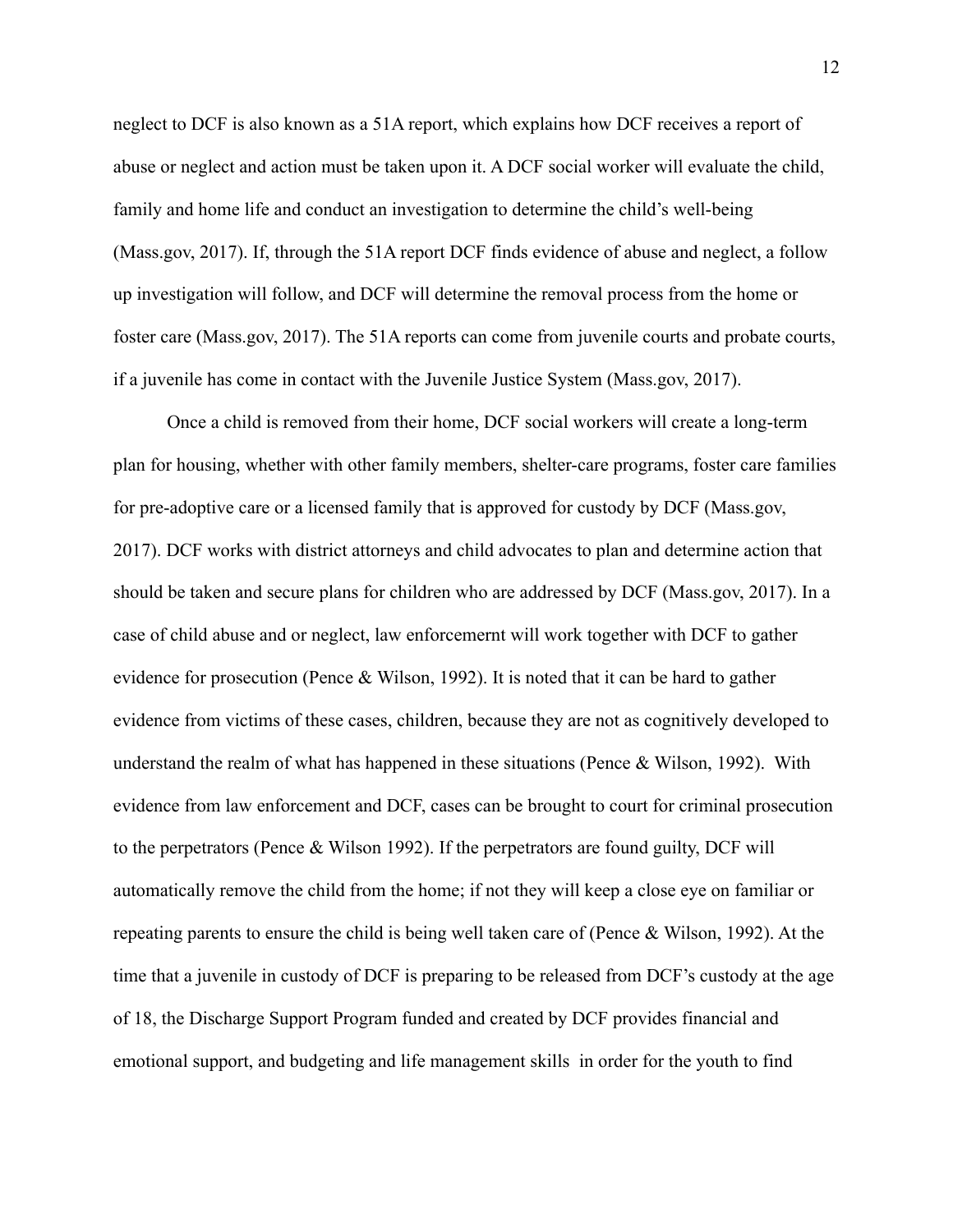secure housing (Mass.gov). The Department of Children and Families has additional adolescent support programs preparing them for factors that are in their control, such as life skills curriculum, community partnered internships and an outreach program which specializes in developing a healthy adjustment into their young adult lives (Mass.gov).

## *Hiring Process*

Different states carry different qualifications to be a social worker in their respective foster care systems, yet each state has a general census of what they desire in an employee. When applying to be a social worker for DCF in Massachusetts, an applicant must have a completed bachelor's degree, or higher, in social work, psychology, counseling, criminal justice, sociology or a closely related human services degree (Mass.gov.). In addition to having a stated degree, an applicant must also have "current and valid Licensures as a Licensed Social Work Associate, Licensed Social Worker, Licensed Certified Social Worker or Licensed Independent Clinical Social Worker issued by the Massachusetts Board of Registration'' (Mass.gov.). In Massachusetts, to receive a social work license, you need to obtain a degree in social work and complete clinical practice during your time in school (Mass.gov). The licensed social worker associates exam must be taken and passed to receive a license in social work in Massachusetts (Mass.gov). The correct licensure must be obtained within the first nine months of being hired in Massachusetts (Mass.gov.)

The pre-hire process also indicated that an applicant must pass a criminal background check, and current licenses and degrees will be verified by the human resources department in DCF (Mass.gov). According to a job description for a social worker with the Department of Children and Families in Massachusetts (mass.gov), an ideal candidate for the position will be committed to DCF's core values which include: being child driven, family centered, community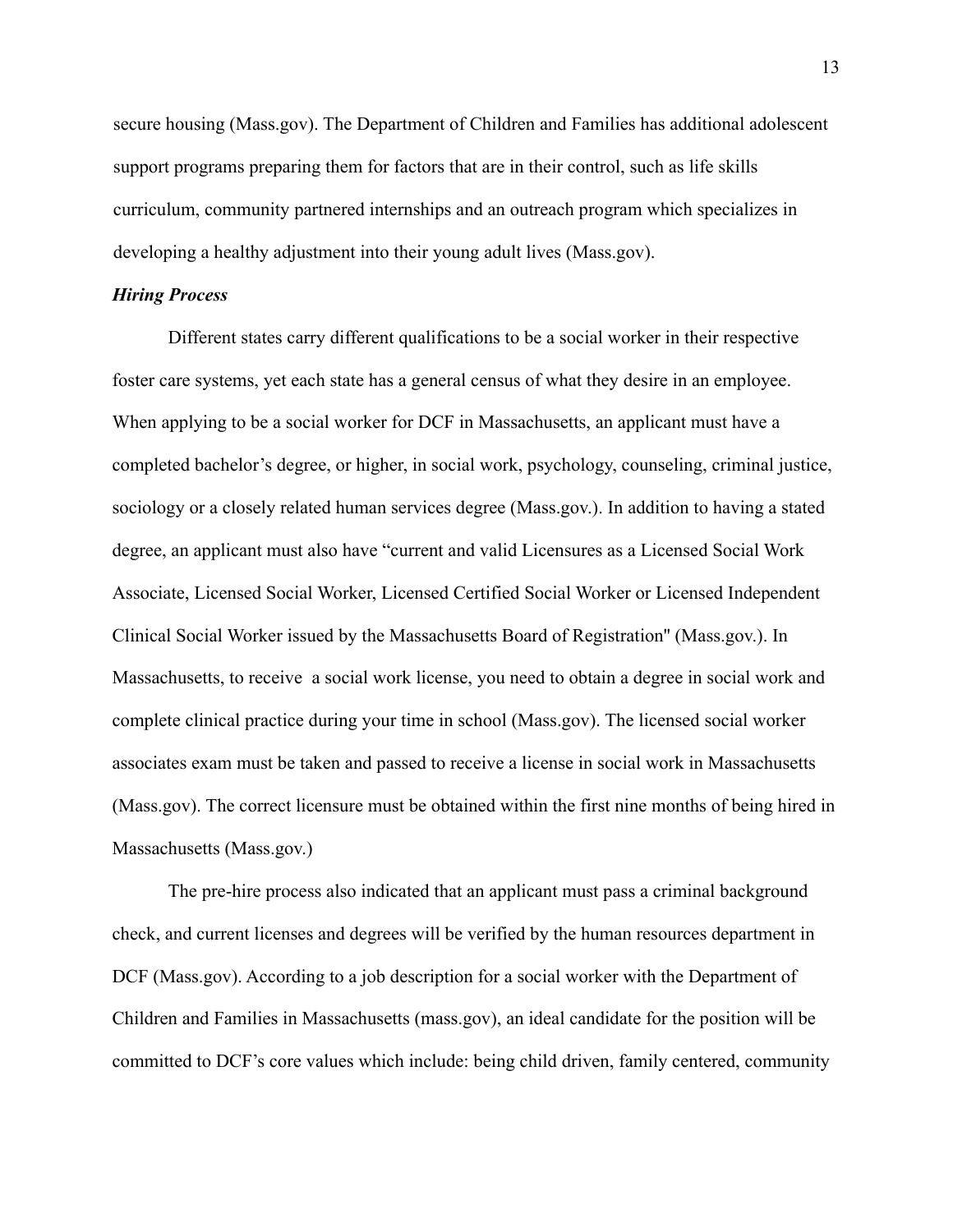focused, strength based, committed to diversity and committed to on-going learning. The mission of a social worker is to dedicate their career to helping the youth maintain and live a safe and healthy life. Social workers strive to keep families together in a healthy and stable relationship and offer dedicated service to vulnerable people in need.

# **Correctional Officers**

Juvenile correctional officers are in charge of incarcerated juveniles who have committed a crime and have been sentenced to a correctional facility by a juvenile court judge (Correctionalofficer.org). On a daily basis, juvenile correctional officers maintain order in facilities and ensure that the incarcerated juveniles are behaving, following their daily routines, attending meetings they are required to, keeping peace and serving as protectors (Correctionalofficers.org). Additionally, juvenile correctional officers are able to provide services to incarcerated juveniles in ways that improve their behaviors; they guide the juveniles mentally and physically and can act as guides rather than just detention workers (Correctionalofficers.org). Adult correctional officers differ from juvenile correctional officers because the point of juveniles being in a correctional facility is to absolutely ensure that justice is served, but also for the juvenile to receive rehabilitation and treatment that will prepare them for their adult life. Juvenile correctional officers have the duty to prepare these juveniles to correct and fix their behavior and guide them to adapt to better ways of life (Correctionalofficers.org).

In some facilities, juvenile correctional officers will help engage in in-house programs and activities in order to gain a level of trust from incarcerated juveniles, while keeping them engaged and focused on the main goal of incarceration (Correctionalofficers.org). Juvenile correctional officers along with other correctional staff can implement positive reinforcement tactics for good behavior and engagement in treatment and vocational activities, creating a more positive atmosphere (Sprauge et al., 2020). Correctional staff training that focuses on responses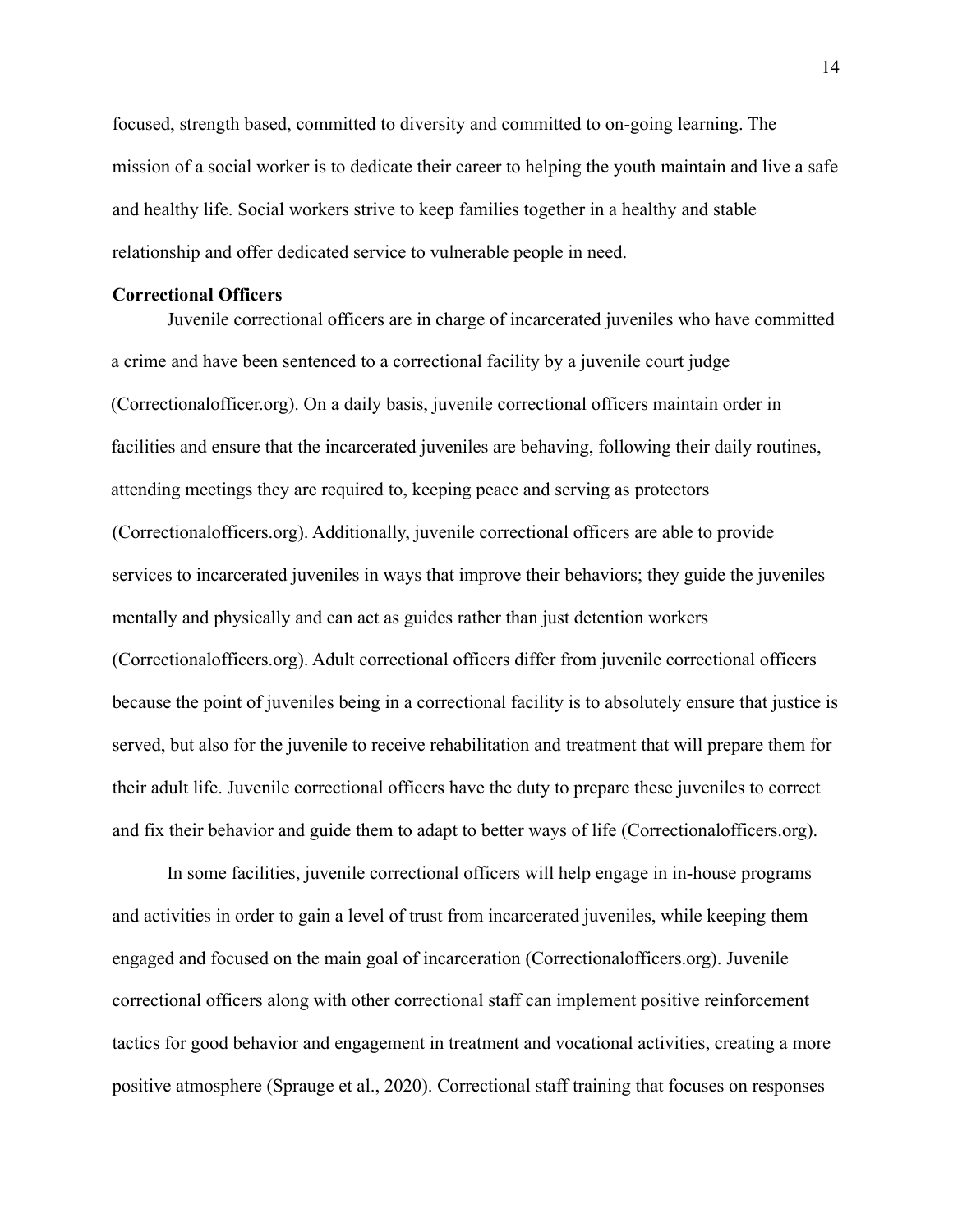to juveniles' behaviors can help the staff to have appropriate engagement and problem solving (Sprauge et al., 2020). The term "youth specialist" is assigned to juvenile correctional officers who provide further psychological support and rehabilitation to incarcerated juveniles under their supervision with behavioral and mental health problems (Indeed Editorial Team, 2022).The term you specialist is incorporated in this career position to lighten the term of correctional officer and reiterate the importance of mental health and wellness while being incarcerated (correctionalofficer.org). A youth specialist in a juvenile corrections facility would provide more inter-personal engagement with incarcerated juveniles and aid with developing personable skills and integrating relationships with their peers and families (Correctionaloffers.org). According to the Bureau of Labor Statistics, the "protective services'' provided by juvenile correctional officers is required for all who obtain this position, with the purpose of reuniting juveniles with their families and ensuring the juveniles are prepared to reenter society and do not recidivate after release (Correctionalfacilities.org).

According to Indeed, a major outlet for applying to jobs and careers, the daily routine for juvenile correctional officers is genuinely uniform, unless there are special circumstances (Indeed Editorial Team, 2022). These tasks include but are not limited to: properly booking inmates into the facility and preparing them for their routines and daily life while they are incarcerated, recording and storing the inmates' personal property while also conducting cell searches and training and coordinating other staff on procedures and protocols for the facility. Juvenile correctional officers will also maintain and update the inmates records, attendance records and incidents while enforcing the safety protocols for all staff and inmates, they will also shut down altercations and incidents that may happen, keep all areas of the facility safe and clean and operate any medical equipment that needs to be used. The more intimate, supportive and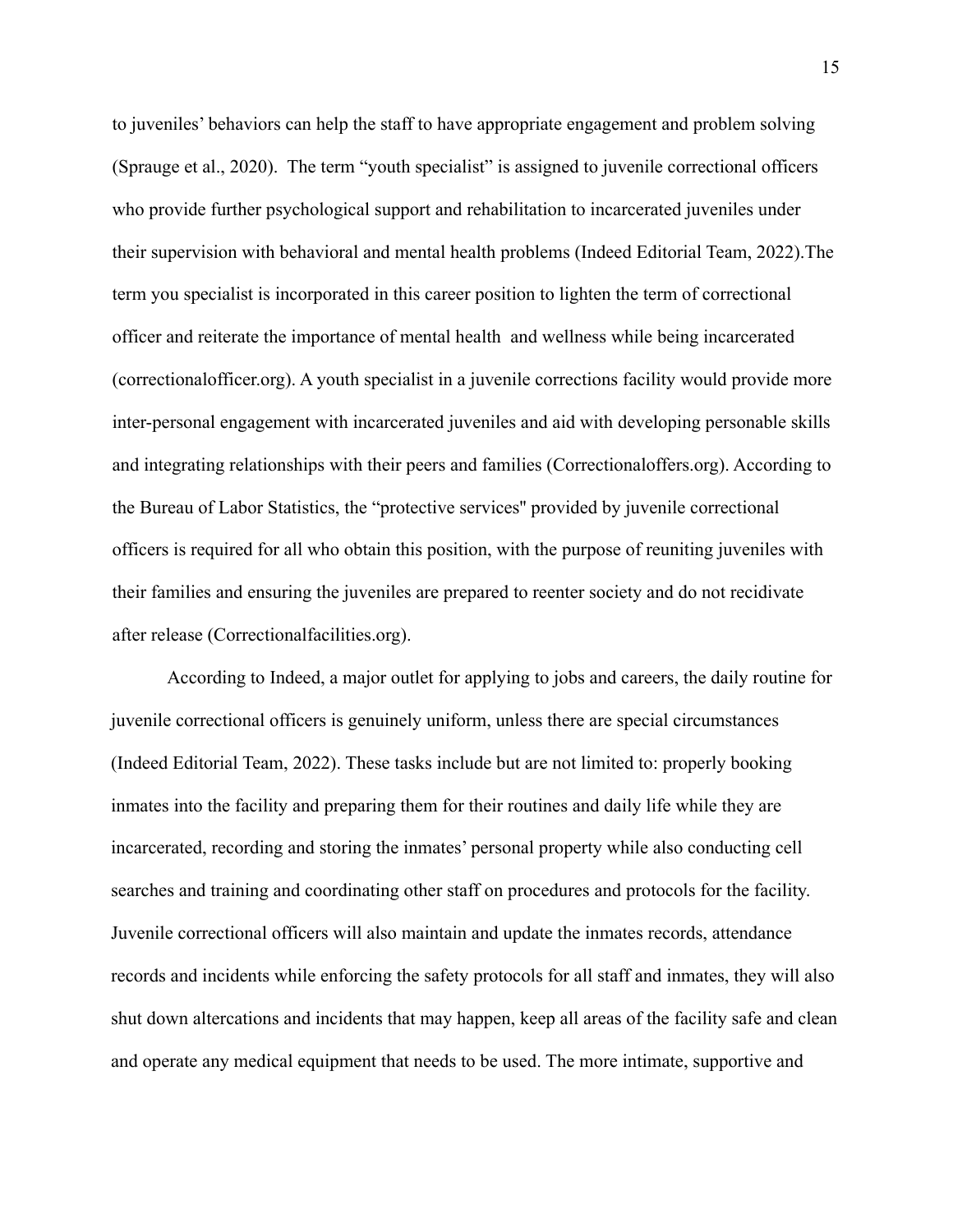involvement aspect that juvenile correctional officers provide is serving as good examples with excellent behavior and enforcing that to the inmates, being involved in crisis intervention programs, group counseling, private counseling and support to all inmates. Juvenile correctional officers should also expect to provide service to juveniles with activities outside the facility such as appointments and they should communicate with inmates' families and other important people in their lives who can provide additional support after release (Indeed Editorial Team 2022).

## *Hiring Process*

There are two different levels of juvenile correctional officers, federal and state or local; the two different levels carry different requirements given that federal level juvenile correctional officers work with juveniles charged with more intense and serious crimes (Correctionalofficer.org). At the state or local level, the minimum requirements for a juvenile correctional officer are being a U.S. citizen, be at least 21 years old, have a high school diploma or GED, pass a background check with no felony convictions and be physically fit (Correctionalofficers.org, Indeed Editorial Team, 2022). To work as a juvenile correctional officer at a federal level, the same requirements are expected at state/local level, along with a bachelor's degree in criminal justice or closely related field, ability to possess a firearm, pass a drug test, medical exam, psychological exam, written exam and pass a fitness test (Correctionalofficers.org, Indeed Editorial Team, 2022). At the federal level, the Bureau of Prisons may waive the bachelor's degree for time served in the military or other experience in law enforcement (Correctionalofficer.org).

After a person is hired as a juvenile correctional officer at the state or local level, they will receive what is called "in-service training" at a local training facility to undergo training on juvenile facilities, procedures, skills, administration and situational learning purposes (Corectionalofficer.org). At the federal level, after one has been hired, they will be sent to an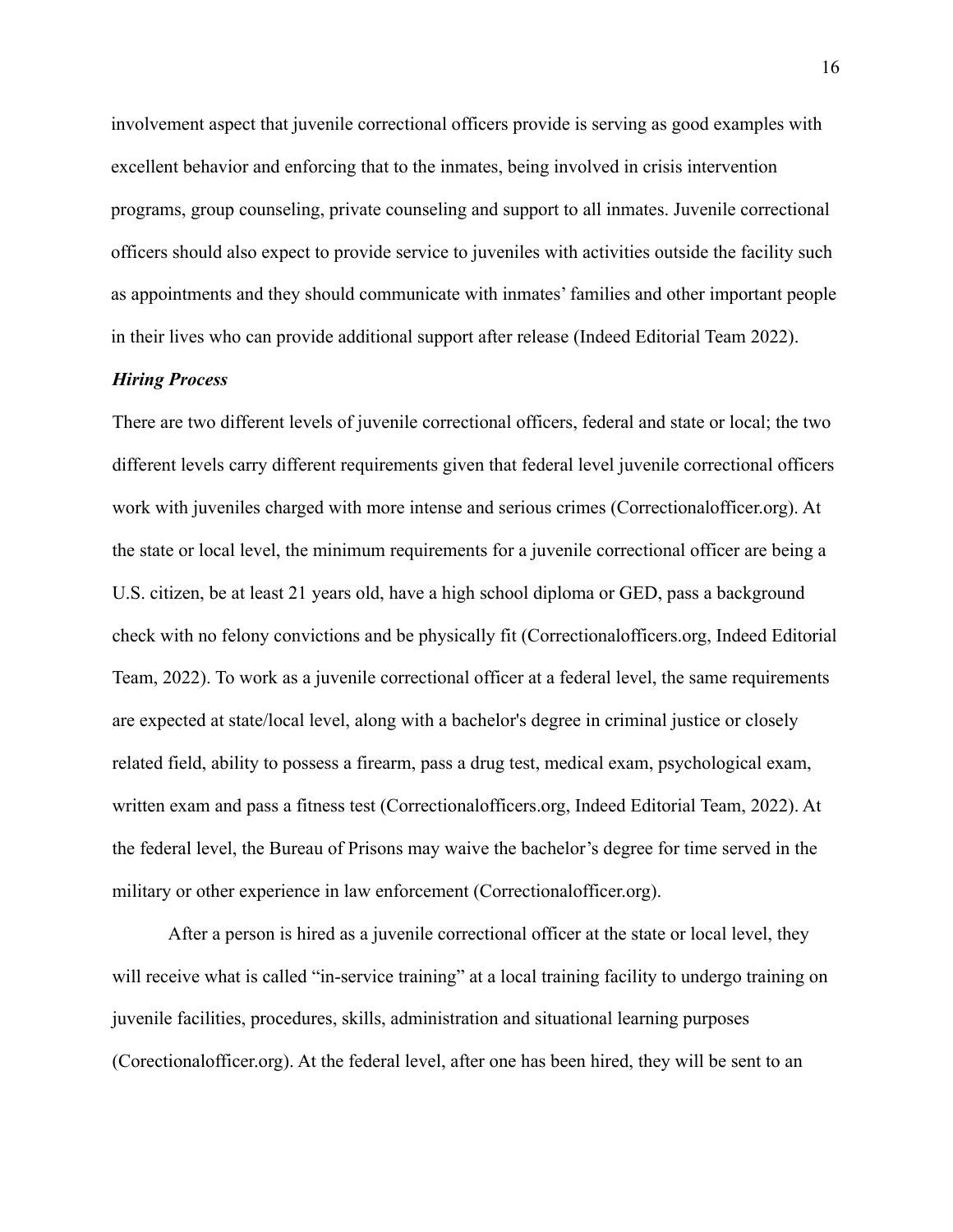intensive, but short three week program at the Bureau of Prisons Staff Training Academy at the Federal Law Enforcement Training Center, located in Georgia (Correctionalofficer.org). The last step in the hiring procedure, completed after training, is being sworn in, taking an oath of office with police powers such as carrying a firearm, making arrests and escorting inmates to juvenile court proceedings (Correctionalofficers.org). Juvenile correctional officers have an important role in shaping the duration of stay at a correctional facility for juveniles; they have the opportunity to guide juveniles to a positive experience and correct and rehabilitate their behaviors and previous actions. It is imperative during the hiring and training process for an employee to acknowledge that they can take on the role of being a rule enforcer as well as a mentor and form of guidance for juveniles in a correctional setting.

## **Probation Officers**

A juvenile probation officer works directly with the juvenile trial courts, under the supervision of the given chief probation officer, with juveniles, ages 18 or younger, who have committed a crime and have been sentenced to probation, rather than to a correctional facility (The Career Project, 2020). A juvenile probation officer will work with the courts, social services, schools and other law enforcement to create a better path diverting away from crime for a juvenile (The Career Project, 2020). The role of a juvenile probation officer is important because they bridge the gap between juvenile courts and juvenile detention centers, assuring that the juvenile will abide by the rules given to them by the court and keep a steady track on the right path to adulthood. A juvenile probation officer serves as both a mentor and a rule enforcer; a healthy balance is required to achieve the goal of serving a sentence while providing guidance and rehabilitation (The Career Project, 2020).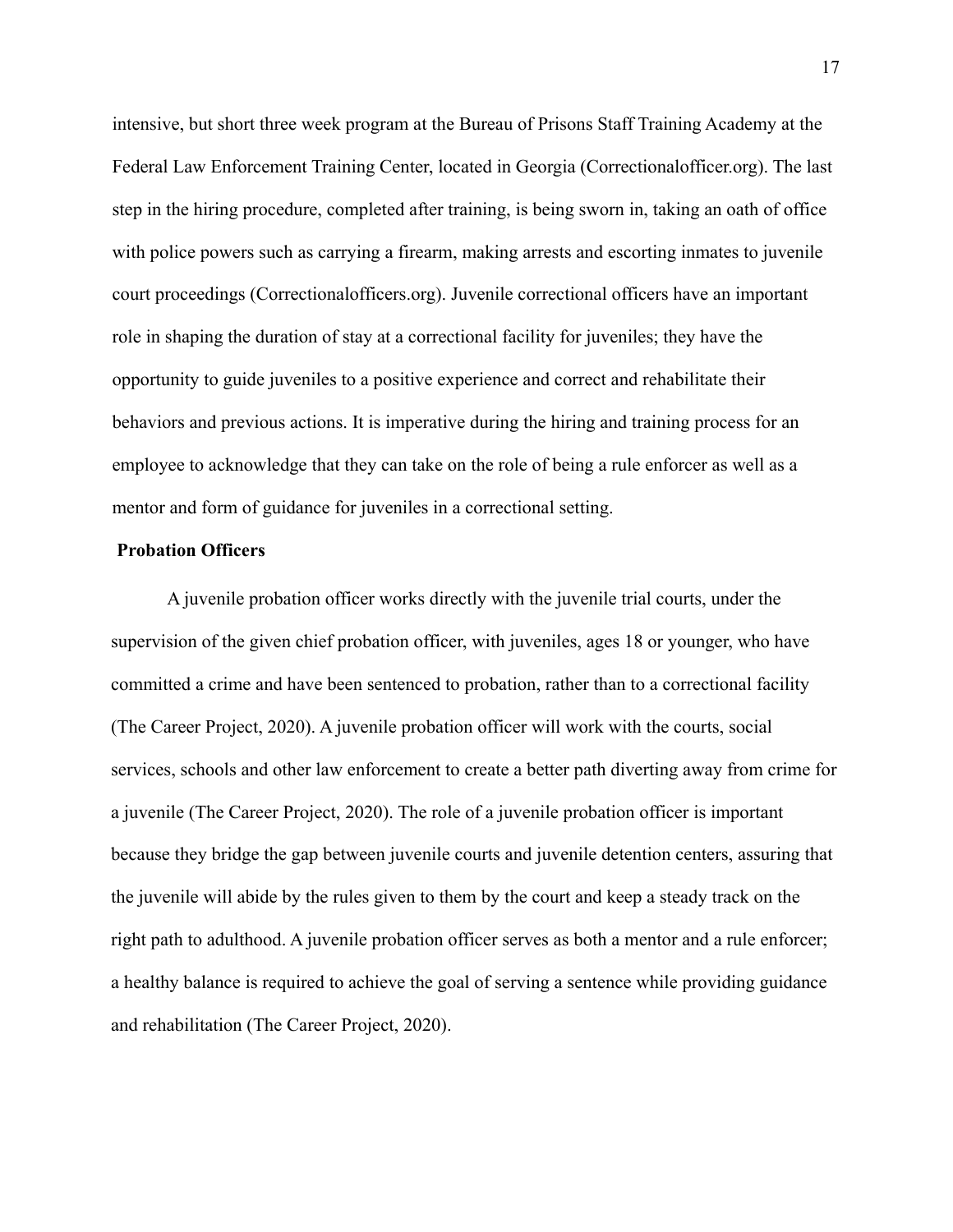There are many duties listed by the Massachusetts Court System (Mass.gov) that a juvenile probation officer will comply with. The juvenile court expects juvenile probation officers to handle all cases prior to their date to appear in court, while keeping a communicative relationship with the head of probation, the judge and their probationers (Mass.gov). A juvenile probation officer must keep in order all of their cases and take detailed notes on each case; background information must be noted for future investigations (Mass.gov). An important duty is contacting outside organizations that can provide different types of treatments and programs designated to help any of their probationers; a relationship must be maintained with coordinators and mentors to ensure growth and attendance to any meeting the probationer must attend (Mass.gov). An example of outside activities or programs may be participation in drug court, or group therapy. Juvenile probation officers must keep a tight relationship with their probationers and meet with them to work on their progress and any updates that may come up regarding a specific case or task given by the juvenile court (Mass.gov). The Massachusetts Court System (Mass.gov) has many duties for juvenile probation officers that focus on collaboration and communication which is important, so cases do not get mixed up and information does not get lost.

## *Hiring Proces***s**

To become a juvenile probation officer in Massachusetts, an applicant must have a completed bachelor's degree in criminal justice or a closely related human services field along with two years of experience in a criminal justice career, human services career or being an associate juvenile probation officer, (January 2022). An associate probation officer helps with scheduling meetings, prepares reports for probation officers, collaborating paperwork and assisting, or shadowing, probation officers (January 2022). Someone applying for this position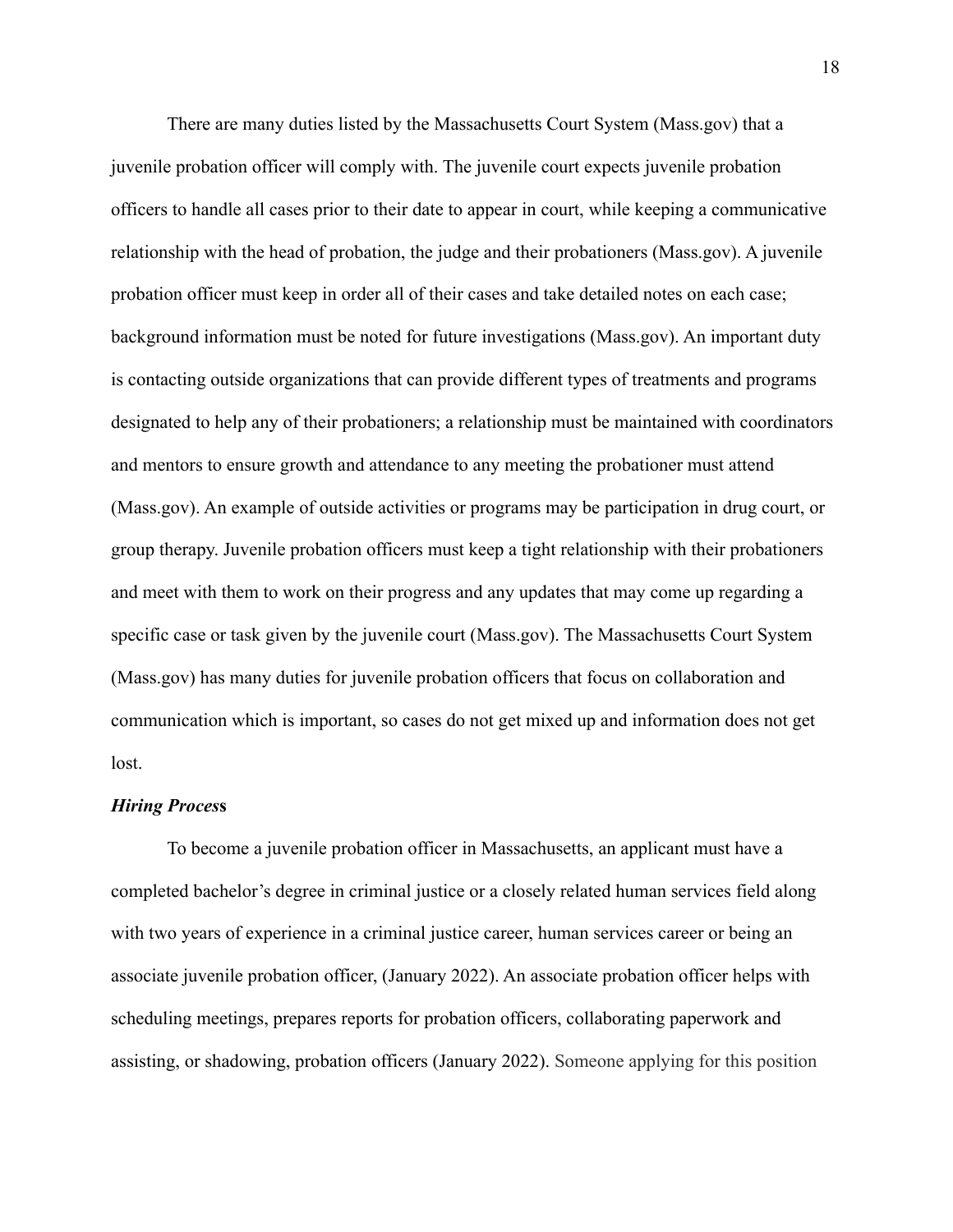who has a graduate degree in administration, education, criminal justice, law, management, or the behavioral sciences may be exempted for the prior experience requirement, as long as all educational requirements were met (January 2022). A candidate for this position will also undergo an extensive background check as part of the hiring process; a basic skills assessment will need to be passed for further consideration for the position of a juvenile probation officer before the hiring process begins (Mass.gov). Once a person is hired for this position in Massachusetts, they will have to complete a 120-hour orientation training. To further their position as a Juvenile Probation Officer II, they will need to complete 40 more hours of continuing education and training (January 2022).A Juvenile Probation Officer II will have more case management duties and experience to provide more insight through their experience (January 2022).

The Career Project (2020) explains the most relevant skills that a juvenile probation officer can have, in order to provide the best service and progression opportunities for juveniles on probation. The skills include excellent decision-making skills, where there are many times that quick decisions need to be made while also providing the greatest interest of the juvenile (The Career Project, 2020). An example of a juvenile probation officer being quick to react is de-escalating a situation where a juvenile is negatively reacting to their sentence in ancourtoom. Juvenile probation officers must also keep an open mind to diversity and not be biased towards any gender or race, providing equal opportunity (The Career Project, 2020). Two very important skills that were listed were excellent listening and communication skills; it is important for the juvenile offender to trust their probation officer and have an equal relationship of communication (The Career Project, 2020). The juvenile probation officer must also excel in communicating with other colleagues in order to keep track of progress and stay on the same page (the Career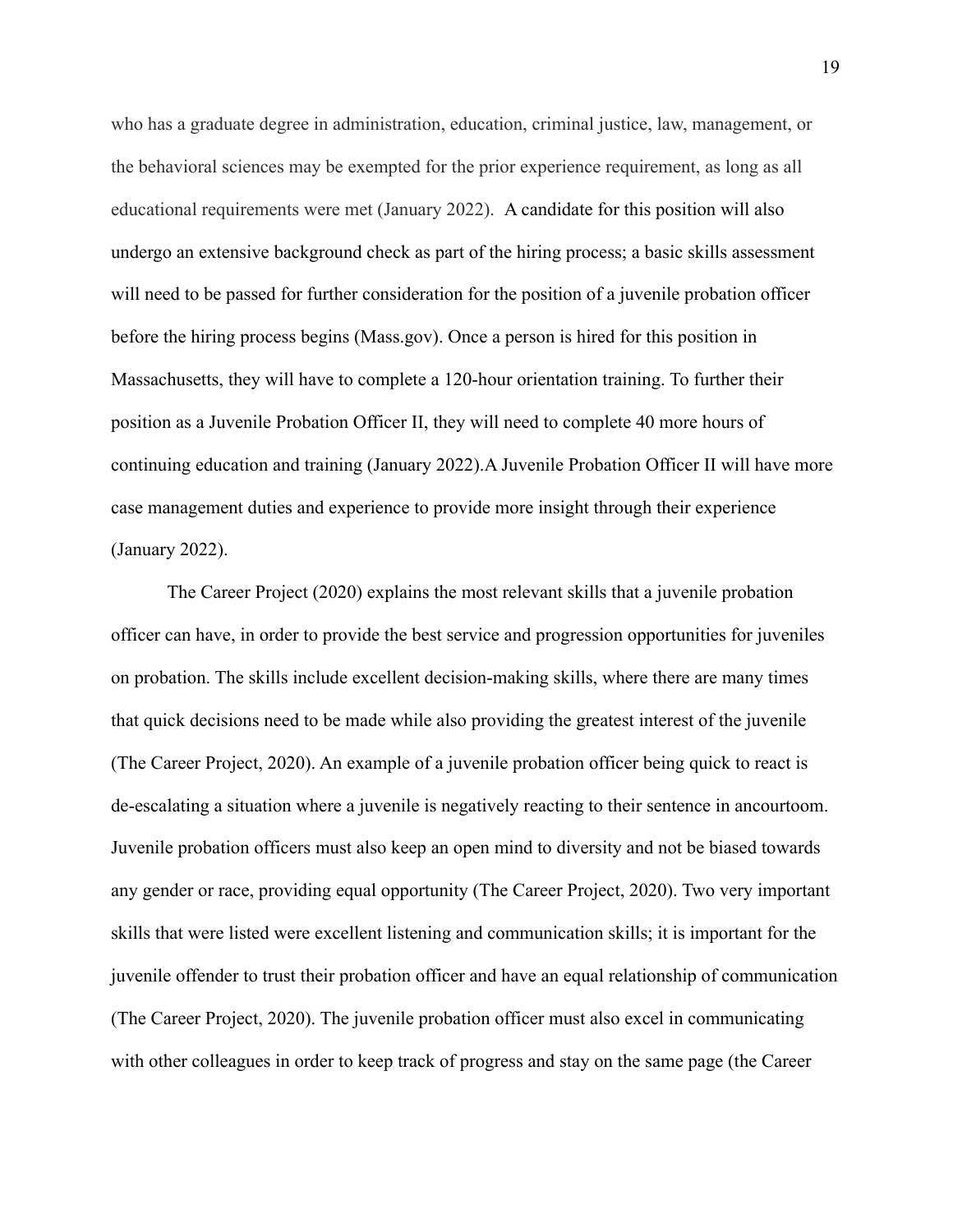Project, 2020). Lastly, The Career Project (2020) states that a juvenile probation officer should carry empathy and take in consideration the negative or traumatic experiences a juvenile has endured and focus on how they can change their lives for the better. The Massachusetts Court System (Mass.gov) provides a more extensive list of skills, some including collaboration, self-awareness and enhancing positive behaviors.

## **Conclusion**

Working with juveniles can be difficult for many reasons; it takes a lot of work, strength and dedication. On both sides, the child victim and the employee, experiences can be heavy and traumatizing. This is why it is so important for juvenile employees to carry the strength for the reward for positively changing and impacting a child's life. Although there are many jobs catered to benefit the youth after they are abused or have committed crimes, there is always room for improvement and change for the best possible outcomes. The protection of juveniles, legally, mentally and physically, is imperative in whatever stage they are at in their adolescent lives. The careers discussed in this paper highlighted different realms of what it is like working with juveniles in different settings. A DCF social worker is someone who intervenes, at any point of time in an adolescent's youth. Intervention at a point of abuse, neglect or alternative problems stemming from home is important to address early on, and ensure the problem will be taken care of at all costs. A juvenile probation officer is someone who is a mentor, as well as a rule enforcer, who guides juveniles and keeps them on track through their sentence determined by the juvenile court. Juvenile probation is a time for juveniles to reflect and improve their issues that they are facing; it serves as a chance to adopt new skills and motivation to get out of the system. Juvenile correctional officers serve as rule and structure enforcers, while juveniles are incarcerated. Correctional officers can also have a great impact on the experience incarcerated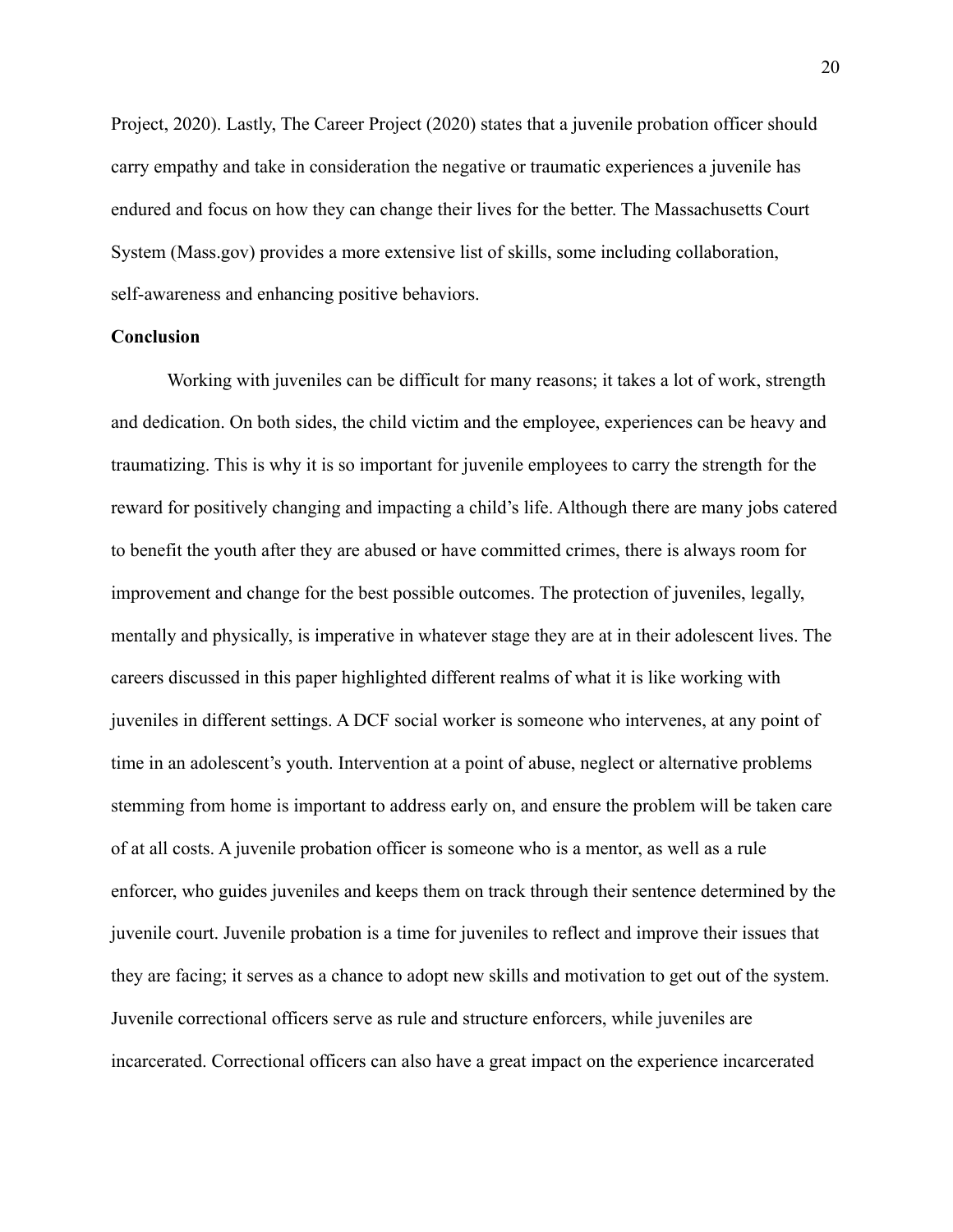juveniles have; with the training they receive they are able to not only physically de-escalate situations, they are able to provide emotional support and encourage the juveniles to engage and rehabilitate with options that are available to hem in the correctional facilities.

With community groups, in-home and out-of-home treatment and therapies, and engagement programs provided by social services, juveniles have many opportunities to get on the right path to adulthood. However, there is always room for improvement both in treatment and rehabilitation options and justice for juveniles.The Department of Youth services and DCF work closely with agencies that work for and with juveniles such as mental health services, emotional support, clinical treatment, education and career exploration, and victim services (Mass.gov). With more research and opportunities to facilitate more programs, both preventative and after a crime has been committed, it could be foreseen that juvenile crime rates will go down and more children have the possibility for positive futures. A great resource for being informed and educating on juvenile justice issues and reforms comes from The Sentencing Project website ("Youth Justice", 2022). One topic that is controversial to many people and is a topic of debate is juveniles in adult courts or serving adult sentences ("Youth Justice | The Sentencing Project", 2022). There is a debate whether violent juvenile criminals should serve as adults in court and with their sentences; some argue they should and some argue that it is unjust to have juveniles in adult courts and prisons ("Youth Justice | The Sentencing Project", 2022). The issue of juveniles being tried as adults in court is an issue that is prevalent in the scope of juvenile justice and deserves more research and accountability for the consequences that may arise from treating children as adults.

As a criminal justice major with interest in juveniles and juvenile crime, I could see myself in a position potentially working with the Department of Children and Families. I believe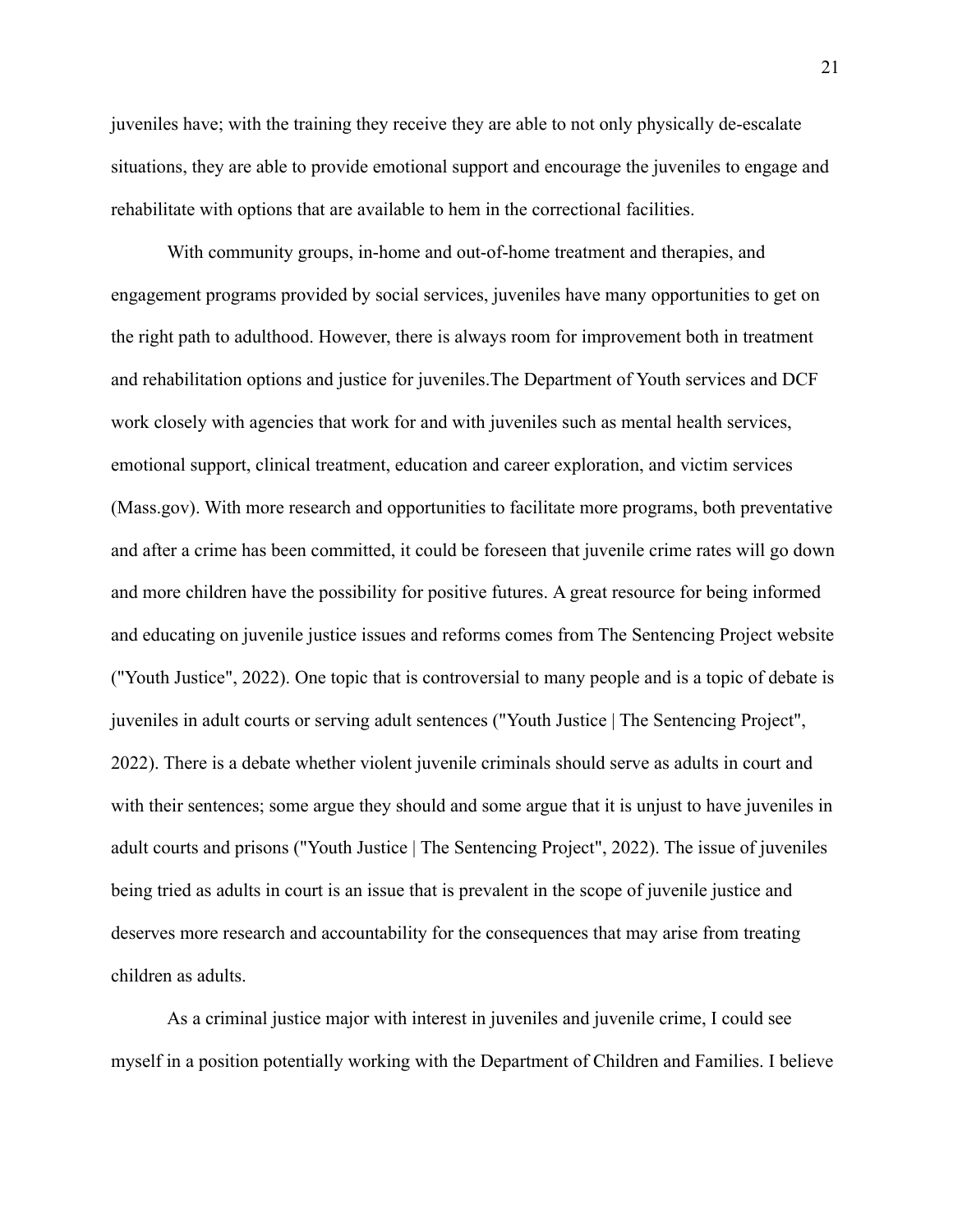it is very important to address wrongful doig to innocent children who are vulnerable and cannot always protect themselves. I believe it is devastating to hear stories about children who were abused and end up in a state of mind they do not want to be in. Every child deserves a nurturing family, home and hope for the future. I think social workers are the backbone of the criminal justice system, as they provide around the clock service to children of all kinds. DCF is an important resource because intervening with youth who have troubled backgrounds can hopefully prevent extending abuse or neglect in the future as well as potentially preventing youth from entering the criminal justice system; with the provided resources and treatment options. DCF social workers detect youth who, from negative childhood experiences, have a higher risk of committing crime given the risk factors and circumstances of the reason(s) for intervention. With more resources, research, and accountability, the juvenile justice system is one that can ongoingly improve and grow for the rights and justice of the youth.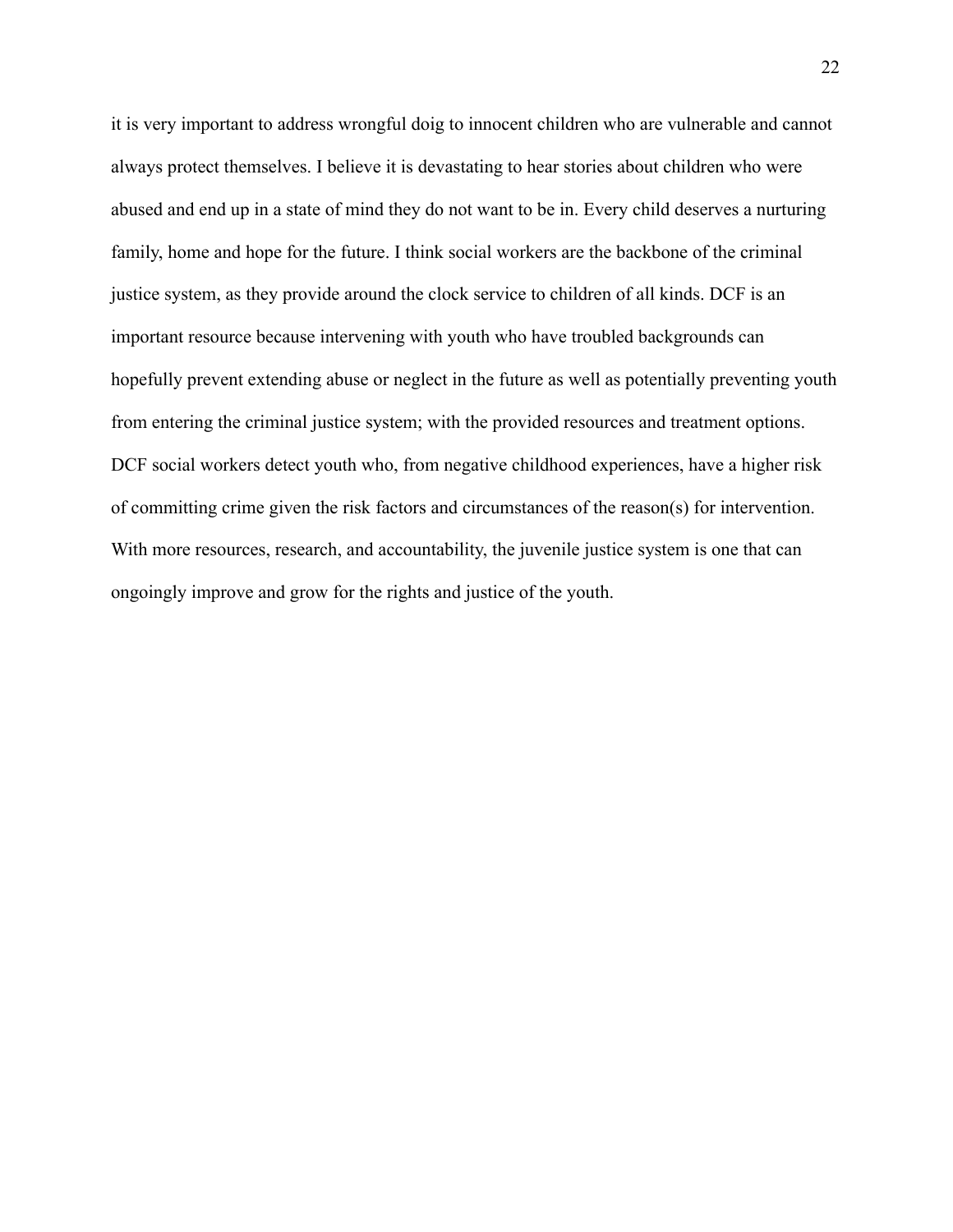#### **References**

Abrams, D. E. (2005). Reforming Juvenile Delinquency Treatment to Enhance Rehabilitation, Personal Accountability, and Public Safety. *Oregon Law Review*, *84*(4), 1001–1092.

Alltucker, K. W., Bullis, M., Close, D., & Yovanoff, P. (2006). Different Pathways to Juvenile Delinquency: Characteristics of Early and Late Starters in a Sample of Previously Incarcerated Youth. *Journal of Child and Family Studies*, *15*(4), 475–488.

Baetz, C. L., Branson, C. E., Weinberger, E., Rose, R. E., Petkova, E., Horwitz, S. M., & Hoagwood, K. E. (2021). The effectiveness of PTSD treatment for adolescents in the juvenile justice system: A systematic review. *Psychological Trauma: Theory, Research, Practice, and Policy*.

Baidawi, S., & Sheehan, R. (2020). Maltreatment and Delinquency: Examining the Contexts of Offending Amongst Child Protection-Involved Children. *British Journal of Social Work*, *50*(7), 2191–2211.

Bender K. (2010). Why do some maltreated youth become juvenile offenders? A call for further investigation and adaptation of youth services. *Children & Youth Services Review*, *32*(3), 466–473.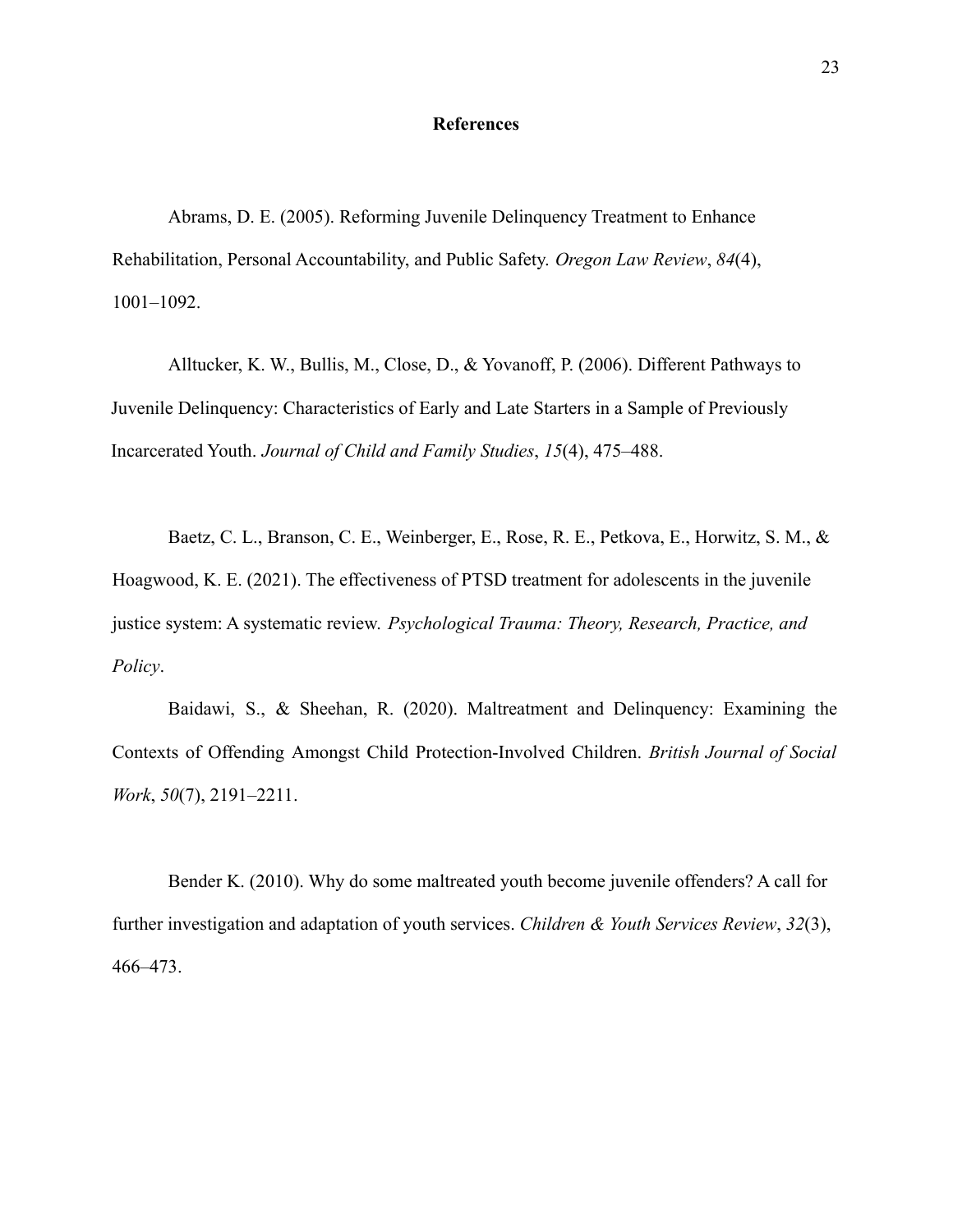DeGue, S., & Spatz Widom, C. (2009). Does out-of-home placement mediate the relationship between child maltreatment and adult criminality? *Child Maltreatment*, *14*(4), 344–355.

*Department of Children and Families*. Mass.gov. (2022). Retrieved 9 April 2022, from [https://www.mass.gov/service-details/department-of-children-and-families-dcf#:~:text=DCF%20](https://www.mass.gov/service-details/department-of-children-and-families-dcf#:~:text=DCF%20Services%20for%20Children%2C%20Youth%2C%20and%20Families&text=For%20children%20who%20cannot%20remain,child%20or%20applying%20for%20guardianship) [Services%20for%20Children%2C%20Youth%2C%20and%20Families&text=For%20children%](https://www.mass.gov/service-details/department-of-children-and-families-dcf#:~:text=DCF%20Services%20for%20Children%2C%20Youth%2C%20and%20Families&text=For%20children%20who%20cannot%20remain,child%20or%20applying%20for%20guardianship) [20who%20cannot%20remain,child%20or%20applying%20for%20guardianship](https://www.mass.gov/service-details/department-of-children-and-families-dcf#:~:text=DCF%20Services%20for%20Children%2C%20Youth%2C%20and%20Families&text=For%20children%20who%20cannot%20remain,child%20or%20applying%20for%20guardianship).

*DYS Programs and Services*. Mass.gov. (2022). Retrieved 10 April 2022, from [https://www.mass.gov/service-details/dys-programs-and-services.](https://www.mass.gov/service-details/dys-programs-and-services)

Indeed Editorial Team. *How do I become a juvenile correctional officer?* Indeed Career

Guide. (2022, January 10). Retrieved April 8, 2022, from

https://www.indeed.com/career-advice/findinga-job/how-to-become-juvenile-correctional-officer

#:~:text=Juvenile%20correctional%20officers

%20are%20law,to%20those%20under%20their%20supervision.

Janssen, J., Wagage, S., Cole, L. M., Gale, B. E., & Goldstein, N. E. S. (2019). Collateral Consequences for Juveniles in the Justice System: Change in Perceptions after an Educational Intervention. *Analyses of Social Issues & Public Policy*, *19*(1), 456–475.

Jolivette, K., Swoszowski, N. C., Sprague, J., Boden, L. J., & Wang, E. (2020). Implementing Facility-Wide Positive Behavior Interventions and Supports in Secure Juvenile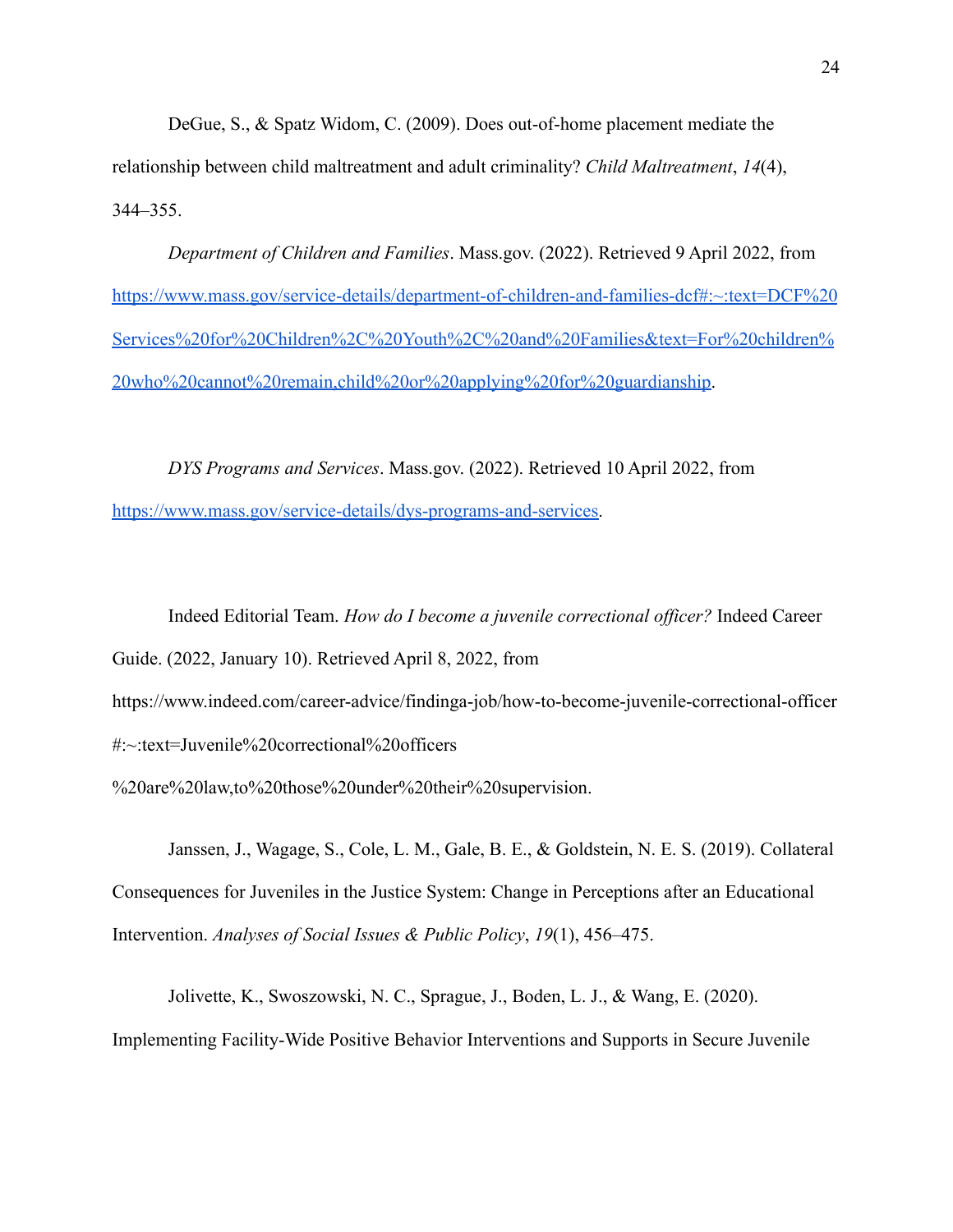Correction Settings: Results of an Evaluation Study. *Remedial & Special Education*, *41*(2), 70– 79.

Jones, C. G. A., & Weatherburn, D. J. (2011). Willingness to pay for rehabilitation versus punishment to reduce adult and juvenile crime. *Australian Journal of Social Issues*, *46*(1), 9.

*Juvenile corrections officer*. CorrectionalOfficer.org. (n.d.). Retrieved April 7, 2022,

from https://www.correctionalofficer.org/career/juvenile-corrections-officer

*Juvenile probation officer*. The Career Project. (2020, November 3). Retrieved April 8,

2022, from https://www.thecareerproject.org/job-title/juvenile-probation-officer/

Lambie, I., & Randell, I. (2013). The impact of incarceration on juvenile offenders. *Clinical Psychology Review*, *33*(3), 448-459.

Lane, J. (2018). Addressing Juvenile Crime: What Have We Learned, and How Should We Proceed. *Criminology and Public Policy*, *17*(2), 283–308.

Mass.gov (2022). Adolescent Support Programs. Retrieved 9 April 2022, from [https://www.mass.gov/guides/adolescent-support-programs-0.](https://www.mass.gov/guides/adolescent-support-programs-0)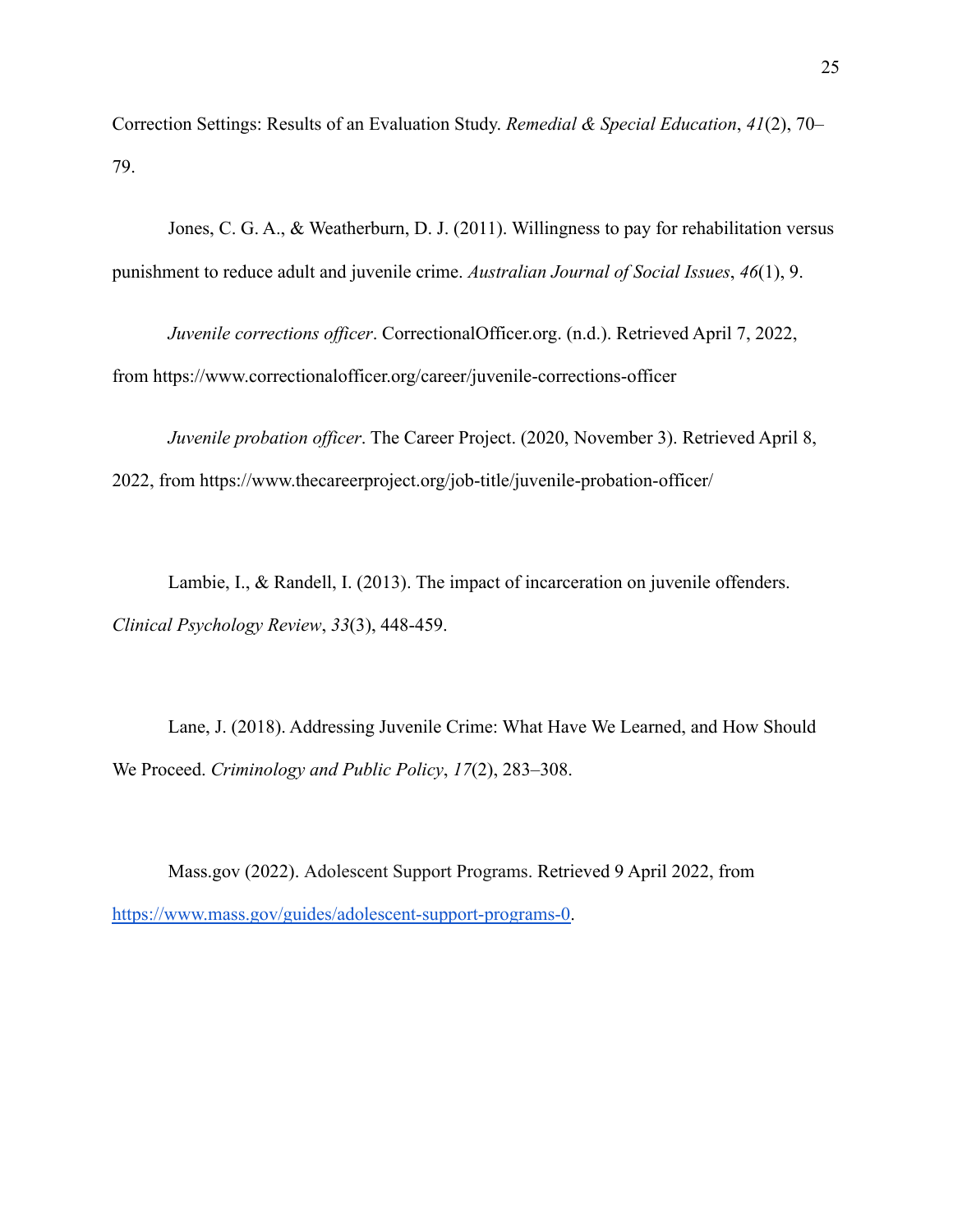Mass.gov. (n.d.). *Job Description and Qualifications for Probation Officer Juvenile Court Department*. MASSACHUSETTS COURT SYSTEM. Retrieved April 8, 2022, from https://www.mass.gov/doc/probation-officer-examination-information/download

*Massachusetts Juvenile Probation Officer Jobs: How to become a juvenile probation officer in Massachusetts through training*. How to Become a Probation Officer | Education | Certification and Training. (2022, January 20). Retrieved April 7, 2022, from https://www.probationofficeredu.org/massachusetts/massachusetts-juvenile-probation-officer

Milojevich, H. M., Russell, M. A., & Quas, J. A. (2018). Unpacking the associations among maltreatment, disengagement coping, and behavioral functioning in high-risk youth. *Child*

*Maltreatment*, *23*(4), 355–364.

*Overview of the department of children and families*. Mass.gov. (2017, December 17). Retrieved April 8, 2022, from https://www.mass.gov/info-details/overview-of-the-department-of-childrenand-families#:~:text= OCA's%20mission%2C%20according%20to%20its,new%20Child

%20Advocate%20is%20appointed.

Pence, D., & Wilson, C. (1992). *The Role of Law Enforcement in the Response to Child Abuse and Neglect*. childwelfare.gov. Retrieved 5 May 2022, from https://www.childwelfare.gov/pubPDFs/law.pdf.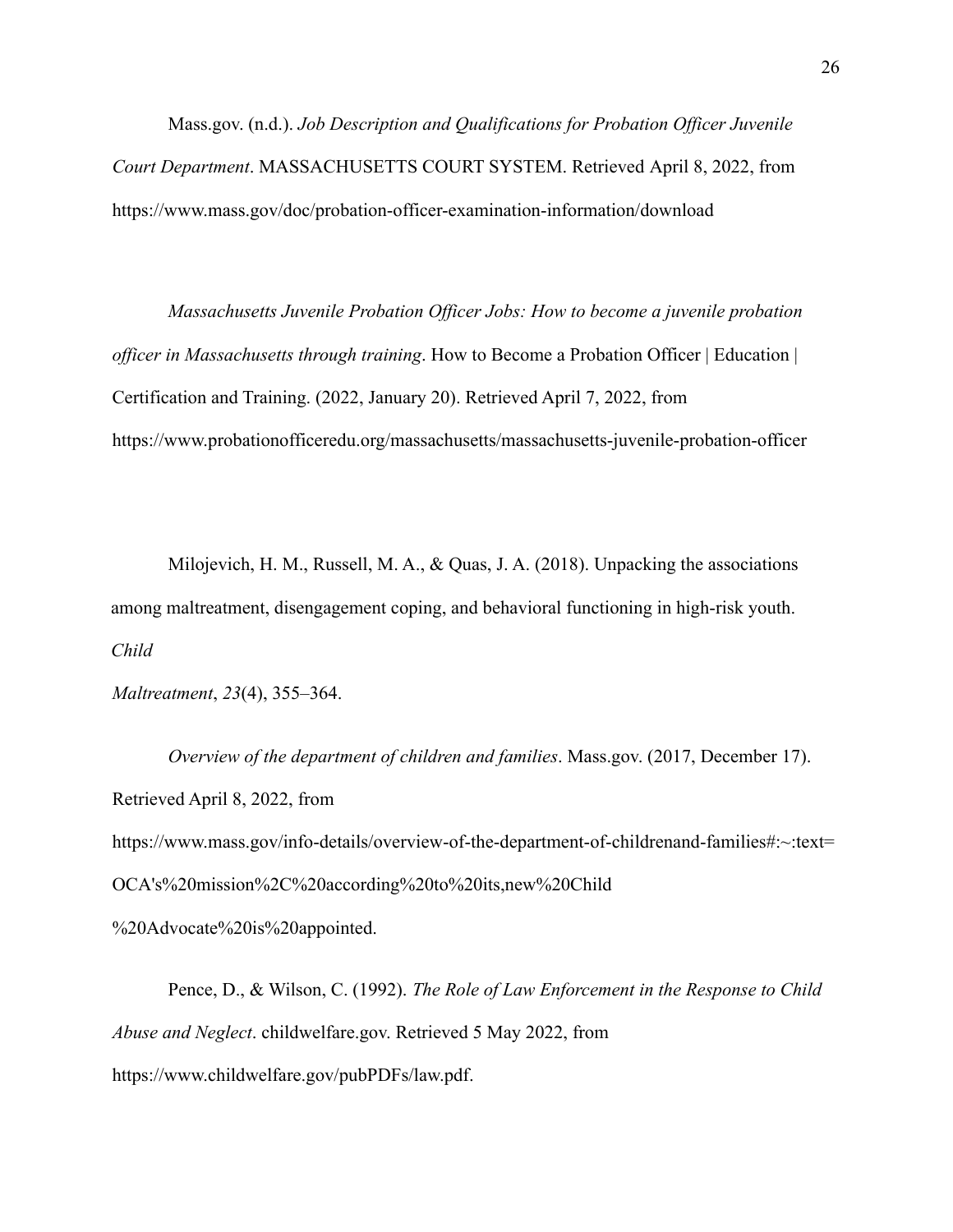Piquero, A. R., & Steinberg, L. (2010). Public preferences for rehabilitation versus incarceration of juvenile offenders. *Journal of Criminal Justice*, *38*(1), 1–6.

Reilly, A. (2016, January 10). *A day in the life of a DCF caseworker*. News. Retrieved April 8,

2022, from https://www.wgbh.org/news/post/day-life-dcf-caseworker

*Review DCF policies*. Mass.gov. (n.d.). Retrieved April 8, 2022, from <https://www.mass.gov/lists/review-dcf-policies>

Simmons-Horton, S. Y. (2021). "A Bad Combination": Lived Experiences of Youth Involved in the Foster Care and Juvenile Justice Systems. *Child & Adolescent Social Work Journal*, *38*(6), 583–597.

*Social Worker I - southern region - pipeline*. MassCareers. (n.d.). Retrieved April 8, 2022, from https://massanf.taleo.net/careersection/exm/jobdetail.ftl?job=210000HU&tz=GMT07%3A00&tz

name=PST8PDT